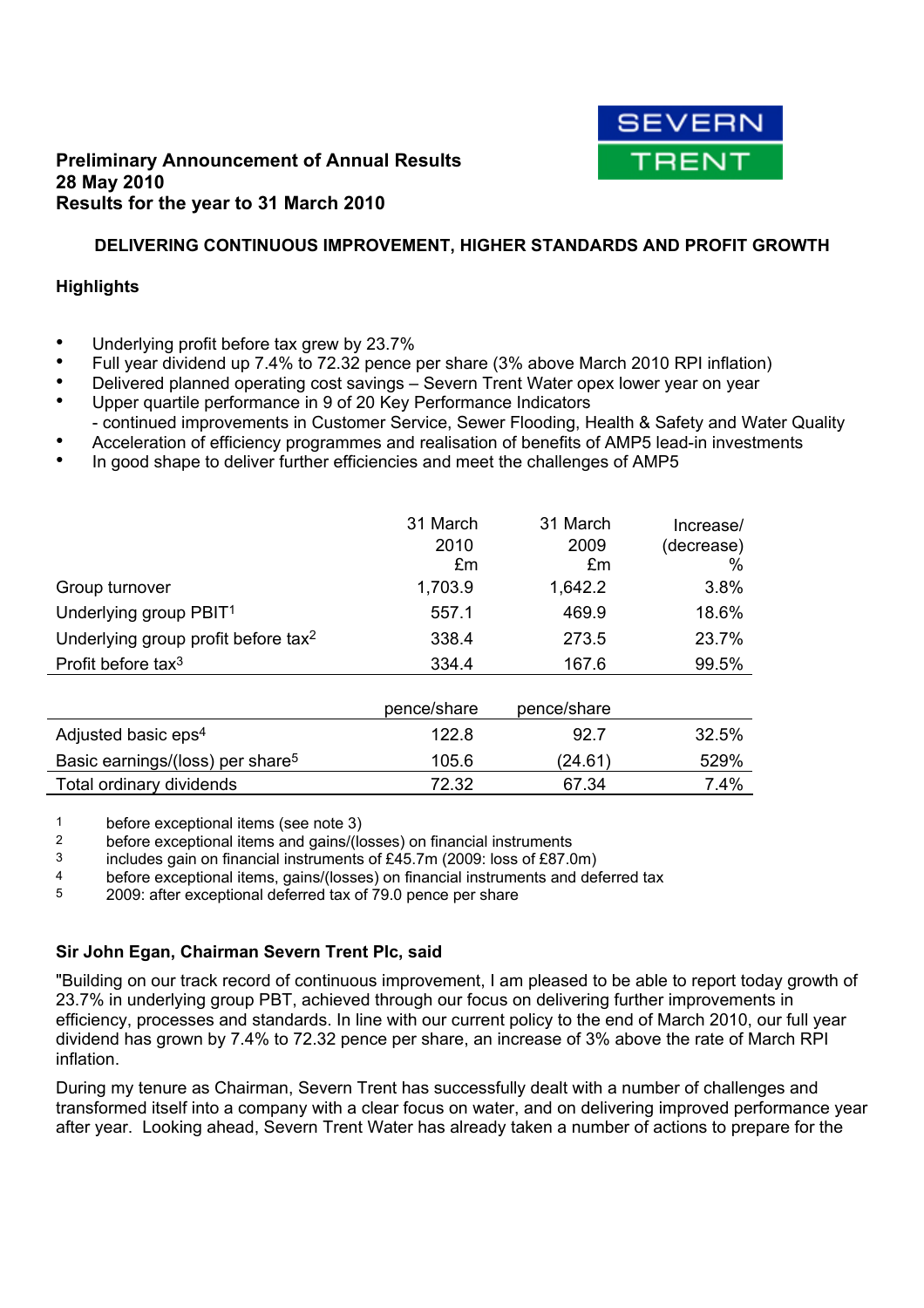next five year regulatory period, such as significant AMP5 lead-in investments and early start to its contractor programme, leaving it suitably positioned to deliver higher standards and sustainable, attractive returns to shareholders."

### **Tony Wray, Chief Executive Severn Trent Plc, said:**

"These results demonstrate that we continue to deliver on our plans, focusing on raising standards, process and efficiency improvements, delivering the lowest possible bills for customers, developing our people and growing shareholder value.

Over the AMP4 period (2005/6 to 2009/10) Severn Trent Water has delivered an improved operational performance. We were pleased to receive the maximum score for our customer service in Ofwat's most recent assessment<sup>1</sup>. We have 9 of our 20 Key Performance Indicators at upper quartile and continue to drive significant improvements in areas such as health and safety and water quality, while maintaining high standards across many of our key environmental and quality obligations. I am pleased to confirm we exceeded our planned operating cost savings this year and delivered our capital programme for the AMP4 period.

Severn Trent Services was impacted by challenging economic conditions during the year, but made good progress in reducing its cost base and positioning for growth – our Operating Services business performed well, while in Water Purification we built a record order book. Analytical Services consolidated its facilities while expanding its service offering, and will benefit from new contracts in the year ahead.

Looking forward to the next five years, we enter AMP5 in a stronger position, with our plans well advanced due to our "early start" approach with contractors, SAP implementation and real estate rationalisation. The business is well placed to achieve higher levels of operational excellence and progressive, sustainable returns to shareholders*.* 

Longer term, there is a growing consensus that the current policy and regulatory framework of the industry needs to evolve, and we have made our own contribution to the debate with our "Changing Course" report, published in April. Our operational excellence, low cost base geography, and expertise of our non-regulated business gives us confidence that Severn Trent is uniquely placed to take advantage of the opportunities that change will bring."

| <b>Enquiries:</b> |
|-------------------|
|-------------------|

| Tony Wray<br><b>Chief Executive</b>              | Severn Trent Plc              | 0207 353 4200 (on the day)<br>0121 722 4938 |
|--------------------------------------------------|-------------------------------|---------------------------------------------|
| Mike McKeon<br><b>Finance Director</b>           | Severn Trent Plc              | 0207 353 4200 (on the day)<br>0121 722 4319 |
| <b>Andrew Marsh</b><br>Media Relations           | Severn Trent Plc              | 0207 353 4200 (on the day)<br>0121 722 4555 |
| John Crosse<br><b>Head of Investor Relations</b> | Severn Trent Plc              | 0207 353 4200 (on the day)<br>0121 722 4523 |
| Peter Hewer/Mal Patel                            | <b>Tulchan Communications</b> | 0207 353 4200                               |

1 Ofwat OPA assessment 2008-09, published October 2009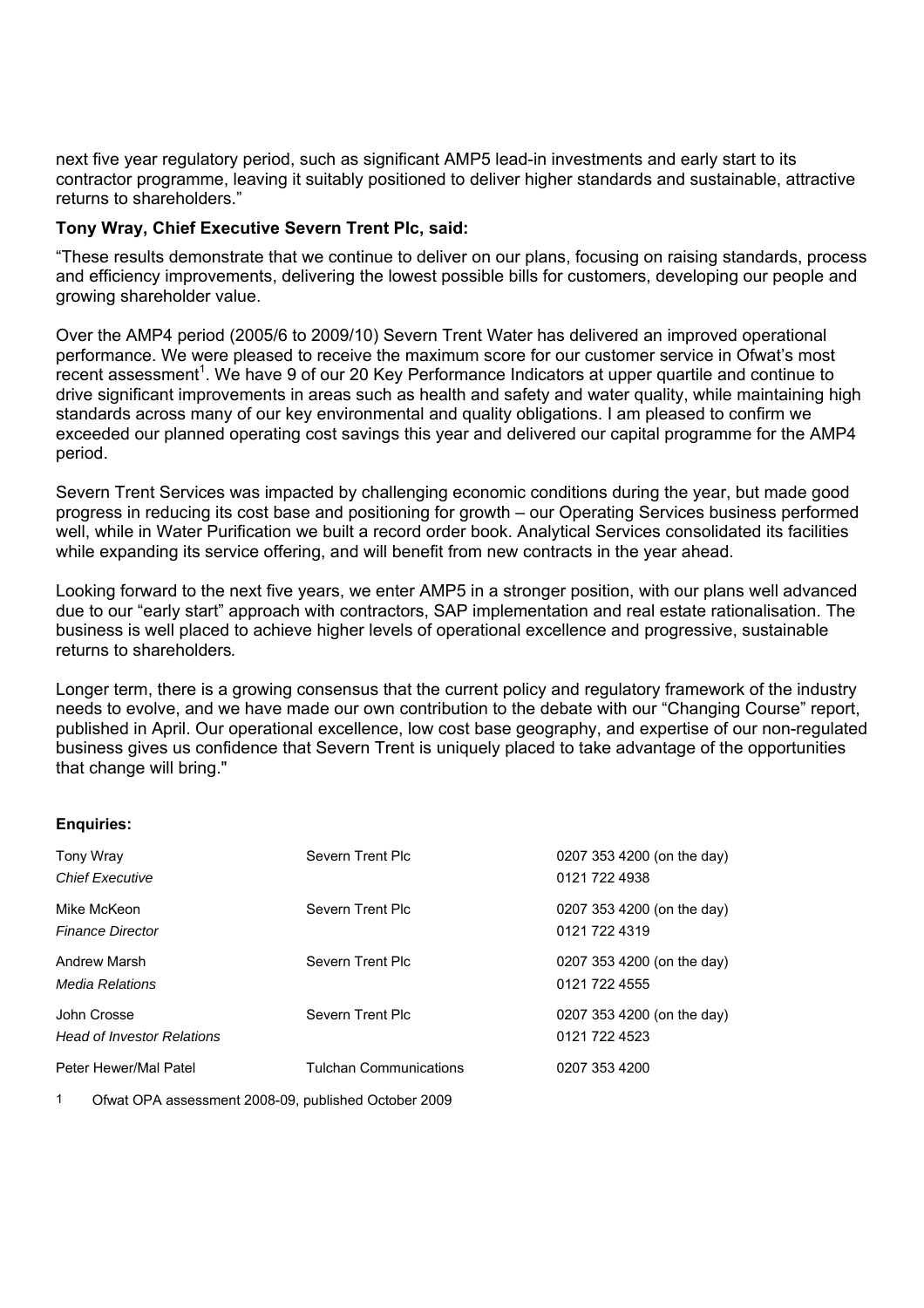## **Preliminary Results Presentation and Webcast**

There will be a presentation of these results at 9:30am on Friday 28 May 2010 at The Lincoln Centre, 18 Lincoln's Inn Fields, London WC2A 3ED. This presentation, will be available as a simultaneous webcast on the Severn Trent web site (www.severntrent.com) and will remain on the web site for subsequent viewing.

## **Operating review**

### **Severn Trent Water**

Severn Trent Water delivered a strong operational and financial performance in 2009/10. Planned cost savings were exceeded, while operational expenditure was lower year on year, against our target of stable costs, despite an increase in bad debt charges of £3.3 million. The capital programme for the year and for AMP4 was successfully completed according to plan, and we met our regulatory commitments.

During the second half of the year we accelerated a number of our efficiency programmes, investing £36.2 million in total for the year vs. our initial expectation of £20 million, in restructuring the business and in process improvements. This additional investment of £16.2 million will deliver sustainable annual operating cost savings totalling some £13 million, around 50% of which will be realised in 2010/11. For example, as a result of efficiencies gained from our SAP implementation, the first phase of which went live in December 2009, and other programmes, we are able to reduce the number of back office positions from 1,100 by around 275 posts. Most of those leaving will exit the business during the first half of this current financial year (2010/11). The reduced headcount and move to Severn Trent Centre later this year should allow further property rationalisation.

Our 20 Key Performance Indicators (KPIs) remain the primary basis through which we measure our performance and during the year we continued to improve our scores in many key areas of the business and achieved our targets.

Customer service levels showed further improvement, a result of investing in our people, increasing capability and focusing on process and technology improvements – for example, over 100,000 customers registered for our online account management system in its first year. We improved performance in customer call resolution, maintained our high performance in job resolution and delivered a 23% reduction in customer written complaints over last year.

Water quality improved again in 2009/10, while for the third year running we achieved our leakage target, despite the coldest winter for 30 years. Our teams reacted quickly to the prolonged period of freezing temperatures to bring leakage rates back down as rapidly as possible.

We also maintained our high standards in control of pollutions and made further improvements reducing sewer flooding incidents; our continued focus on creating and maintaining a safe working environment resulted in a 16% reduction in lost time incidents over last year.

We have improved our debt management processes and helped customers with our WaterSure tariff and "Water Direct", a scheme from the Department for Work and Pensions which allows payments direct from benefits to help customers manage their bills. Against the backdrop of the downturn in the economy, debtor days performance improved to 32.6 days at March 2010 (March 2009 33.1) although it has become more difficult to collect debt over one year old. As a result, we have increased our bad debt charge, which now represents around 2.5% of turnover (£35.0 million), up from around 2.3% (£31.7 million) at the end of last year. We continue to monitor developments closely.

The table below sets out our actual performance on the KPIs and includes benchmarking against other comparable companies in the water and waste water sector, as well as other companies with similar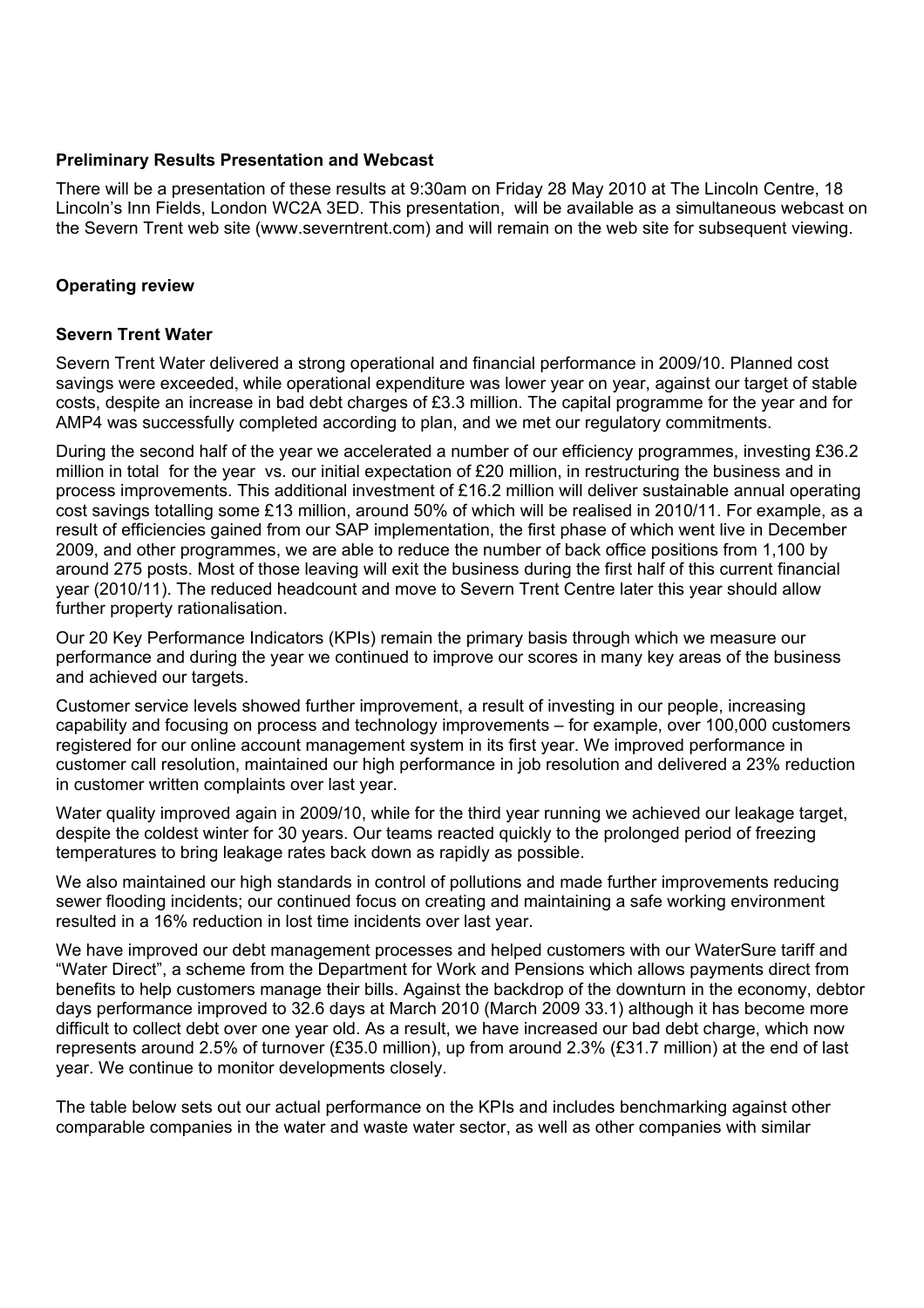characteristics in other sectors. Our performance is classified in one of three categories - either lower quartile, upper quartile or median performance. We have 9 KPIs where we are achieving upper quartile performance (2008/09 – 11), with 9 at median (2008/09 - 8) and 2 at lower quartile (2008/09 - 1). The movement between categories is partly due to improved benchmarks, which we update in September every year, but there are still areas where we need to do more. For example, on unplanned interruptions, one of the KPIs in the lower quartile, we have not fully addressed issues such as poor network condition and incident response. We have an action plan in place focused on improving network monitoring and resilience, and how we deal with incidents causing supply interruptions. The other KPI in lower quartile, breach of consents, was impacted by non compliance with processes during some site upgrades or routine maintenance, and again we have taken action to address these issues. The implementation of SAP release 2 will help to provide a more structured approach to routine maintenance.

We have made progress in a number of areas but recognise there is more to do, and will continue to update our benchmarks every year in September. As companies in our sector or elsewhere redefine what upper quartile means, our objectives move with them.

## **Delivering higher standards**

In our drive for higher standards we have reviewed the measures we will need in the future to demonstrate our progress and to reflect the evolution of the regulatory environment. In most cases our objectives and regulatory requirements are unchanged as we move from AMP4 into AMP5 and so the majority of our KPIs – thirteen– will remain unchanged.

However, 5 KPIs will have improved measures:

- KPI 10 Gross Capex vs. FD
- KPI 11 Capital Process Quality to be introduced in 2011/12
- KPI 15 Pollution Incidents (cat 1,2 & 3) per 1,000 properties
- KPI 17 Sewage Treatment Works breach of consents
- KPI 19 Net Energy Use

And 2 new KPIs will be introduced:

- KPI 18 Supply Availability, replacing Security of Supply
- KPI 14 Ofwat Efficient Billing Factor to be introduced in 2011/12, replacing Cost To Serve per property

We will provide more detail on these during 2010/11.

### **KPI Performance 2009/10 vs. 2008/09**

|                                            |      |              |      | Lower    |        | Upper    |
|--------------------------------------------|------|--------------|------|----------|--------|----------|
| Description                                | Year | <b>Basis</b> | Note | Quartile | Median | Quartile |
| Lost time incidents per 100,000 hrs worked | 2010 | MAT          |      |          |        | 0.36     |
|                                            | 2009 |              |      |          |        | 0.43     |
| Employee motivation %                      | 2010 | QR           |      |          | 74%    |          |
|                                            | 2009 |              |      |          |        | 83%      |
| Water quality (test failure rate) ppm      | 2010 | MAT          |      |          |        | 131      |
|                                            | 2009 |              |      |          |        | 200      |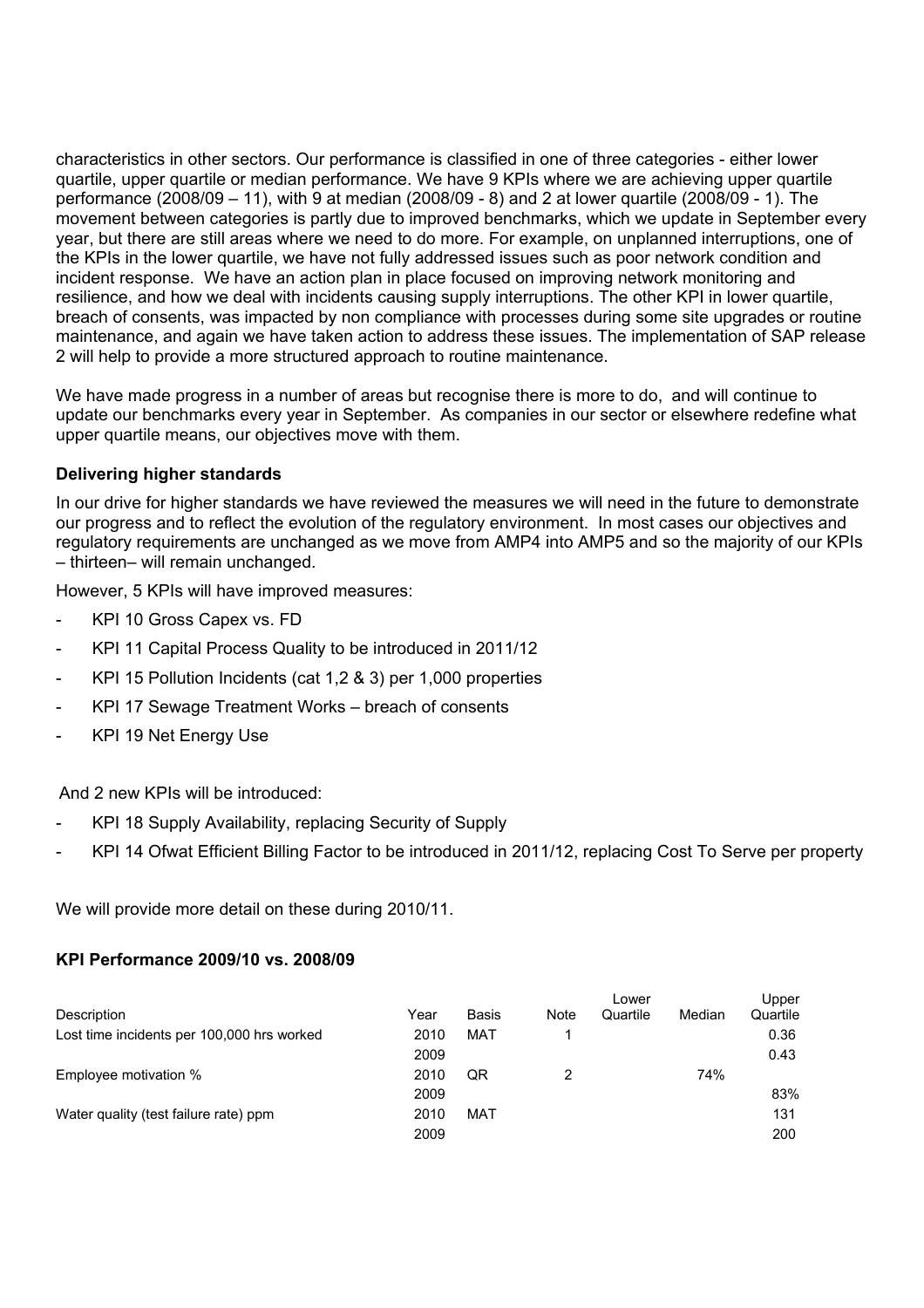| Customer written complaints per 1,000 properties                | 2010<br>2009         | <b>MAT</b> | 3,4            |               |              | 4.95<br>6.44     |
|-----------------------------------------------------------------|----------------------|------------|----------------|---------------|--------------|------------------|
| First time call resolution for billing %                        | 2010<br>2009         | <b>MAT</b> | 5              |               | 89%<br>88%   |                  |
| Unplanned interruptions > 6 hrs per 1,000 properties            | 2010<br>2009         | <b>MAT</b> | 3              | 10.09<br>7.29 |              |                  |
| Properties at risk of low pressure per 1,000 properties         | 2010<br>2009         | <b>NPR</b> | 3,6            |               | 0.12         | 1.21             |
| First time job resolution %                                     | 2010<br>2009         | <b>MAT</b> | 5              |               |              | 96.5%<br>96.0%   |
| Non performance against Regulatory Obligations %                | 2010<br>2009         | QR         | 5              |               | 10%          | 5%               |
| Capex (Gross) vs Final Determination %                          | 2010<br>2009         | <b>AMP</b> | $\overline{7}$ |               | 6.1%<br>5.0% |                  |
| Capital process quality (no. of defects per £100k)              | 2010<br>2009         | <b>MAT</b> | 5              |               | 0.07         |                  |
| Debtor days                                                     | 2010<br>2009         |            | 8              |               | 32.6<br>33.1 |                  |
| Opex vs Final Determination (UK GAAP) - £m                      | 2010<br>2009         | <b>MAT</b> | 8              |               | 500.9        | 492.4            |
| Cost to serve per property - $E$                                | 2010<br>2009         | <b>MAT</b> | 9              |               |              | 231.03<br>236.53 |
| Pollution incidents (cat 1, 2 & 3) per 1,000 properties         | 2010<br>2009         | <b>MAT</b> | 10,1<br>1      |               | 0.08<br>0.08 |                  |
| Sewer flooding incidents - other causes per 1,000<br>properties | 2010                 | <b>MAT</b> | $\mathsf 3$    |               |              | 0.131            |
| Sewage Treatment Works - breach of consents %                   | 2009<br>2010<br>2009 | <b>PPS</b> | 10             | 0.31%         | 0.172        | 0.00%            |
| Security of supply                                              | 2010<br>2009         |            |                |               | 99<br>98     |                  |
| Net Energy Use - Kwh/MI                                         | 2010<br>2009         | <b>MAT</b> | 5,12           |               |              | 435<br>440       |
| Leakage MI/d                                                    | 2010<br>2009         | <b>MLE</b> | 3              |               | 497          | 492              |

Notes:

Benchmarks updated in September. The following have changed classification since 2008/09: Employee motivation; Properties at risk of low pressure; Non performance against Regulatory Obligations; Capital process quality; Opex vs Final Determination; Sewer flooding incidents; Sewage treatment works – breach of consents; Leakage.

MAT = Moving Annual Total

QR = Quarterly Review

NPR = Number of properties on register

 $AMP = AMP4$  to date

PPS = Percentage of population served

MLE = Maximum Likelihood Estimate

ACT = Year end actual

IDX = Year end Index

1. Actual performance across all employees and agency staff

2. Performance based on quarterly survey of 10% of permanent employees.

3. As report in Interactive Survey and survey of 10% of permanent employees.<br>3. As reported in June Return to Ofwat. Performance figures are provisional at this stage as the June Return will be submitted to Ofwat on 11 June 2010.

4. Performance excludes properties billed by other water companies.<br>5. Actual performance based partially or wholly on internal data.

Actual performance based partially or wholly on internal data.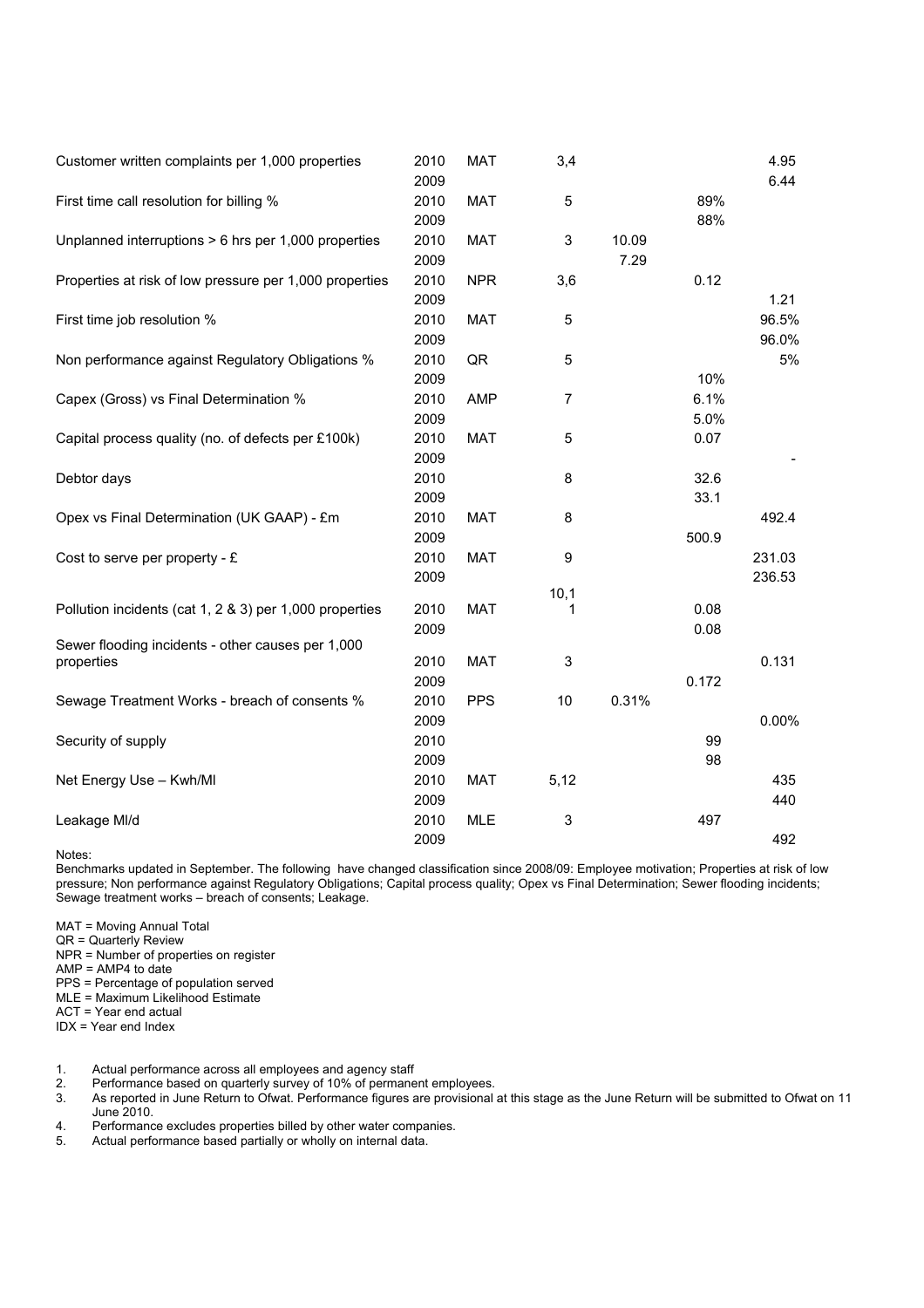- 6. Benchmark has been compiled using data inclusive of information from pressure loggers, previously calculated exclusive of pressure loggers.
- 7. Actual performance based on audited UK GAAP financial statements for AMP4 period ended 31 March 2010..
- 8. Actual performance based on audited UK GAAP financial statements for the year ended 31 March 2010.
- 9. Actual performance based on audited regulatory accounts for the year ended 31 March 2010
- Measure for calendar year to 31 December 2009.
- 11. Actual performance for calendar year to December 2009. Equates to 322 pollution incidents (313 December 2008).
- 12. Metrics of this KPI changed from waste water returned in 08/09 to waste water treated in 09/10. Prior year performance has been restated accordingly

### **Severn Trent Water Final Determination**

The Final Determination, published by Ofwat on 26 November 2009 and accepted by Severn Trent Water on 19 January 2010, included the following highlights:

- **●** An AMP5 capital investment programme of £2.5 billion gross compared to £2.6 billion in the Final Business Plan;
- **●** Annual average operating expenditure of £497 million compared to £514 million in the Final Business Plan;
- **●** A cost of capital of 4.5% real, post tax compared to 5% in the Final Business Plan. The component parts of the assumed cost of capital are; real post tax cost of equity of 7.1%, real post tax cost of debt of 2.6% and 57.5% gearing.;
- **●** A fall in average household bills of 4% in real terms (annual average fall of 0.9%) by 2015, compared to an increase of 4% in the Final Business Plan;

The Final Determination contains stretching objectives, which reflect Severn Trent Water's ambitious Final Business Plan. We have already made a number of lead-in investments, mobilising our supply chain in advance of AMP5 and reducing the number of contractors from twenty two to seven. We have accelerated some of our improvement plans as detailed above.

Severn Trent Water has hedged the majority of its wholesale energy requirements for the first 3 years of the AMP5 period resulting in a saving versus the final determination of around £20 million in total. We also continue to develop our renewable energy strategy, providing further "natural hedge" opportunities and contributing to our carbon reduction. In 2009/10, 20.3% of Severn Trent Water's total energy requirements were met by renewable and the objective remains to grow this to 30%.

Severn Trent has now fixed the cost of a significant portion of its existing and anticipated debt for the AMP5 period by entering into new forward start interest rate swaps at rates below that allowed in the Final Determination. As previously indicated, over the AMP5 period the business has a requirement to re-finance around £850 million of maturing debt; including additional funding for investment plans, the funding requirement for AMP5 is just over £1 billion.

Based on the process improvements and investment that Severn Trent Water has carried out over the last 3 years, and plans already in place to deliver efficiencies during AMP5, we are confident that we can meet the requirements of the Final Determination, while delivering a sustainable and progressive return to shareholders.

## **Severn Trent Services**

Severn Trent Services made good progress in positioning for growth and responding to the challenging economic conditions during the year. Operating Services delivered growth year on year, building on its presence in the US and UK, with a strong pipeline of contract bids presenting further opportunities. Water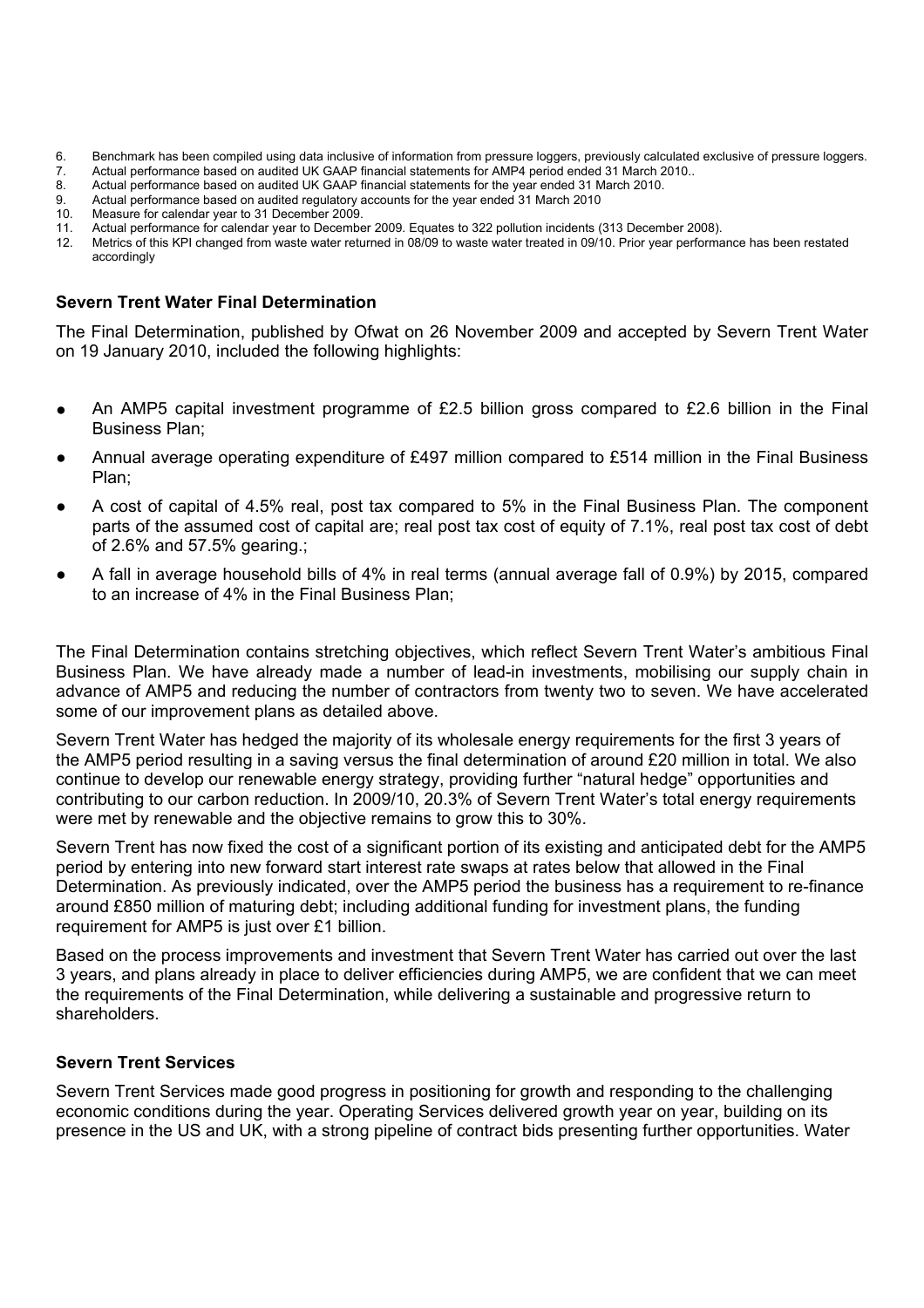Purification and Analytical Services experienced challenging conditions due to the economic climate, but took the opportunity to restructure their businesses, lowering the cost base and improving efficiency, while investing in higher growth areas. In Water Purification, many projects were delayed, but not cancelled, resulting in the largest ever order book at year end of around \$100 million and a strong start to 2010/11. Analytical Services also streamlined its operations while expanding its service offering and will benefit from new contracts, most notably with Yorkshire Water which began on 1 April 2010.

## **Operating Services**

Operating Services provides contract operating services to manage and maintain water and waste water plants and networks worldwide. The business performed well in 2009/10 - Severn Trent Services is one of the leading providers in the US, with high renewal rates and new business opportunities arising as many municipalities looked to public private partnerships to help lower their costs. The business also entered new regions in the US in 2009/10, for example winning its first project in Georgia.

The business also built on its strong presence in the UK and Ireland with a joint venture, Severn Trent Response, which has already won one long term contract in Ireland and has received notice of award for a second. In the UK we capitalised on the Ministry of Defence contract managed through Coast to Coast (C2C) to take on another design, build and operate contract in the commercial sector. Following our award of a water supply licence by Ofwat, Severn Trent Select is now working with a large industrial customer in Essex to supply their water needs.

## **Water Purification**

Severn Trent Services is one of the leading three providers of advanced technologies and products for disinfection, filtration and absorption in the world. Given the challenging economic conditions, a large proportion of customers, mainly municipalities in the US, as well as customers in the Middle East and Asia /Pacific postponed investment in new equipment or technology, although no orders were cancelled. However, an increase in activity in the second half led to the highest order book in Severn Trent Services' history and a strong start to 2010/11. In addition, the project pipeline continues to grow.

Efficiency improvements were also made during the year - through using centralised sourcing to make combined purchases of similar technologies from lower cost locations and through producing membranes for our filtration business in China.

Other notable contracts included the \$7 million installation for an oil refinery of the largest reverse osmosis, sea water system in Pakistan; several new contracts in China; and the first deep bed filtration system in Libya for Al Hadba.

## **Analytical Services**

Analytical Services is a leader in UK environmental water testing services. During the year we restructured the business, to become focused on core water and waste customers, lowering the cost base and putting new services in place to serve our new 10 year contract with Yorkshire Water. We consolidated our facilities into three sites, and expanded our services, introducing new technologies, on-site testing and operator self-monitoring - both growth areas.

## **Group financial performance**

We have in the past year, moved from a "credit crunch" through a deep economic recession. Our prompt action in early 2009, to pre fund our investment and cash needs for the following 24 months, meant that we retained a sound financial position throughout the year. We were, however, not immune to the economic stresses that our customers and markets were experiencing. We have seen a rise in bad debt charges in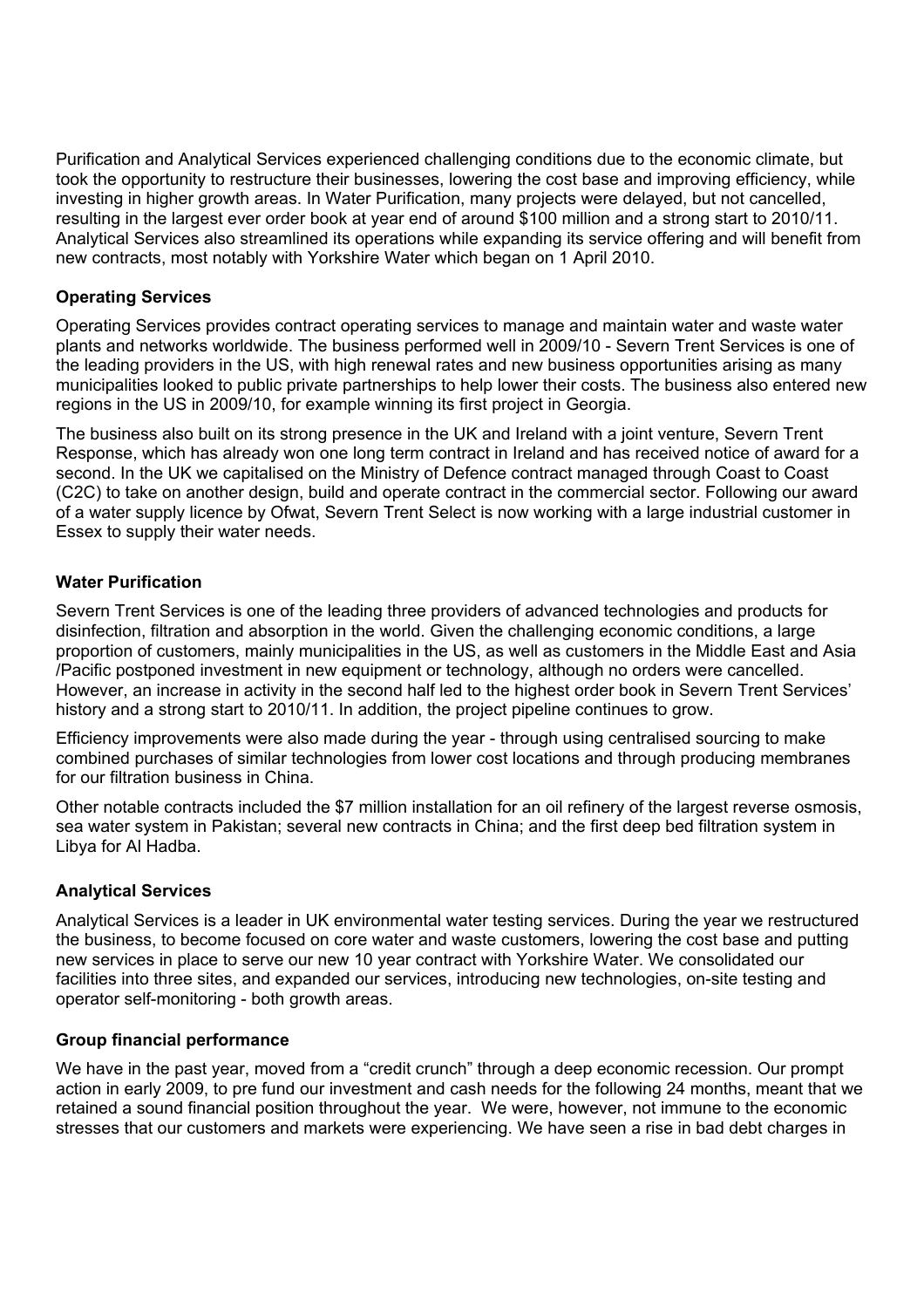our regulated business Severn Trent Water and a slowdown in sales at Severn Trent Services in the early part of the year.

Against this background, the financial performance of the group has continued to show progress and as described elsewhere, the business areas have invested much time, effort and money to improve their base operations. These improvements are backed by a continuing drive to fund the business at the lowest possible cost.

We enter the new five year regulatory period and new opportunities for our non regulated business in a strong financial position.

In this preliminary results announcement: PBIT is profit before interest and tax; underlying PBIT is PBIT excluding exceptional items as set out in note 3.

Group turnover was £1,703.9 million (£1,642.2 million), an increase of 3.8% over last year. The growth in turnover was mainly due to the price increases in Severn Trent Water, partially offset by the impact of lower consumption across our measured commercial income base, which reduced year on year revenues by around £3.5 million, less than initially expected due to a stabilisation of volumes over the year.

Underlying group PBIT increased by 18.6% to £557.1 million (£469.9 million). The primary factors affecting underlying PBIT are described in the commentary on Severn Trent Water and Severn Trent Services below. There were net exceptional charges of  $E(49.7)$  million ( $E(18.9)$  million). Group PBIT increased 12.5% to £507.4 million (£451.0 million).

### **Severn Trent Water**

Turnover in Severn Trent Water increased by 4.6% in 2009/10, to £1,385.3 million. Sales prices increased by 5.3% (including inflation) from 1 April 2009. The decline in consumption across our measured base stabilised during the year and turnover was £3.5 million lower as a consequence.

Underlying PBIT increased by 18.7% on the previous year to £541.3 million. Beyond the increase in turnover of £60.4 million, a number of factors impacted underlying PBIT. Employee costs decreased by £5.6 million as a result of lower pension costs, hired and contracted services were £8.3 million lower but there was an increase in the bad debt charge of £3.3 million, with the incidence of bad debt as a proportion of turnover increasing marginally to 2.5% from 2.3% at the end of last year. Depreciation increased by £12.6 million due to the growing asset base. There was also a reduction in infrastructure renewals expenditure of £25.6 million, as spending had peaked in the prior year 2008/09.

During the financial year, Severn Trent Water invested £644.8 million (gross, UK GAAP) in fixed assets and maintaining and improving its infrastructure network. Included in this total was net infrastructure renewals expenditure of £104.5 million, charged to the income statement under IFRS.

Adjusting for minor timing differences and modifications to the AMP4 capital programme (notified to Ofwat through the change control process) we successfully completed the 5 year programme (2005/06 to 2009/10) with capital expenditure, net of grants, contributions and other income (UK GAAP) of around £2.6 billion.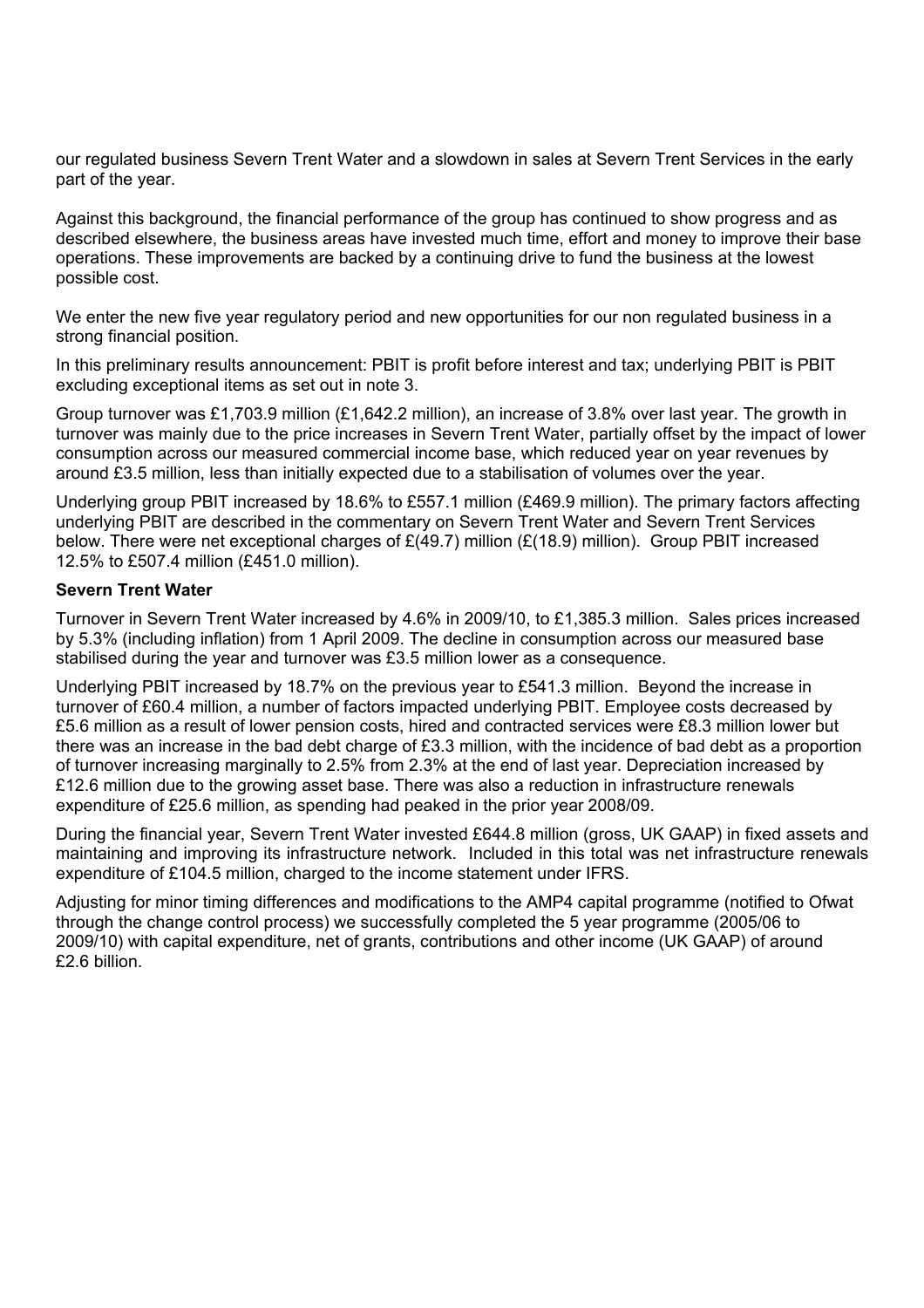## **Severn Trent Services**

|                                               |       |       | Increase/       |
|-----------------------------------------------|-------|-------|-----------------|
|                                               | 2010  | 2009  | (decrease)      |
|                                               | £m    | £m    | %               |
| <b>Turnover</b>                               |       |       |                 |
| Services as reported                          | 336.5 | 339.3 | $(0.8\%)$       |
| Apliclor SA - acquired May 2009               | (6.7) |       |                 |
| Meters business and CCM - sold May 2009       | (1.0) | (8.9) |                 |
|                                               | 328.8 | 330.4 | $(0.5\%)$       |
| Impact of exchange rate fluctuations          |       | 19.9  |                 |
| Like for like businesses in constant currency | 328.8 | 350.3 | $(6.1\%)$       |
|                                               |       |       |                 |
|                                               |       |       |                 |
|                                               | 2010  | 2009  | Increase/       |
|                                               | £m    | £m    | (decrease)<br>% |
| <b>Underlying PBIT</b>                        |       |       |                 |
| Services as reported                          | 28.7  | 30.5  | $(5.9\%)$       |
| Apliclor SA - acquired May 2009               | (0.3) |       |                 |
| Meters business and CCM - sold May 2009       | (0.9) | 0.9   |                 |
|                                               | 27.5  | 31.4  | $(12.4\%)$      |
| Impact of exchange rate fluctuations          |       | 1.3   |                 |

Reported turnover in Severn Trent Services was £336.5 million in 2009/10, a decrease of 0.8% vs. the prior year, and reported underlying PBIT decreased by 6% to £28.7 million.

After adjusting for the impact of exchange rate fluctuations and the effects of small acquisitions and disposals, turnover on a like for like constant currency basis was down 6.1% and underlying PBIT measured on the same basis was down 15.9%.

## **Corporate and other**

Corporate overheads amounted to £12.7 million (£12.7 million). Our captive insurance company and other businesses generated an underlying loss of £2.9 million (loss of £3.7 million). The group's captive insurance company insures Severn Trent group risks only and does not write any external business.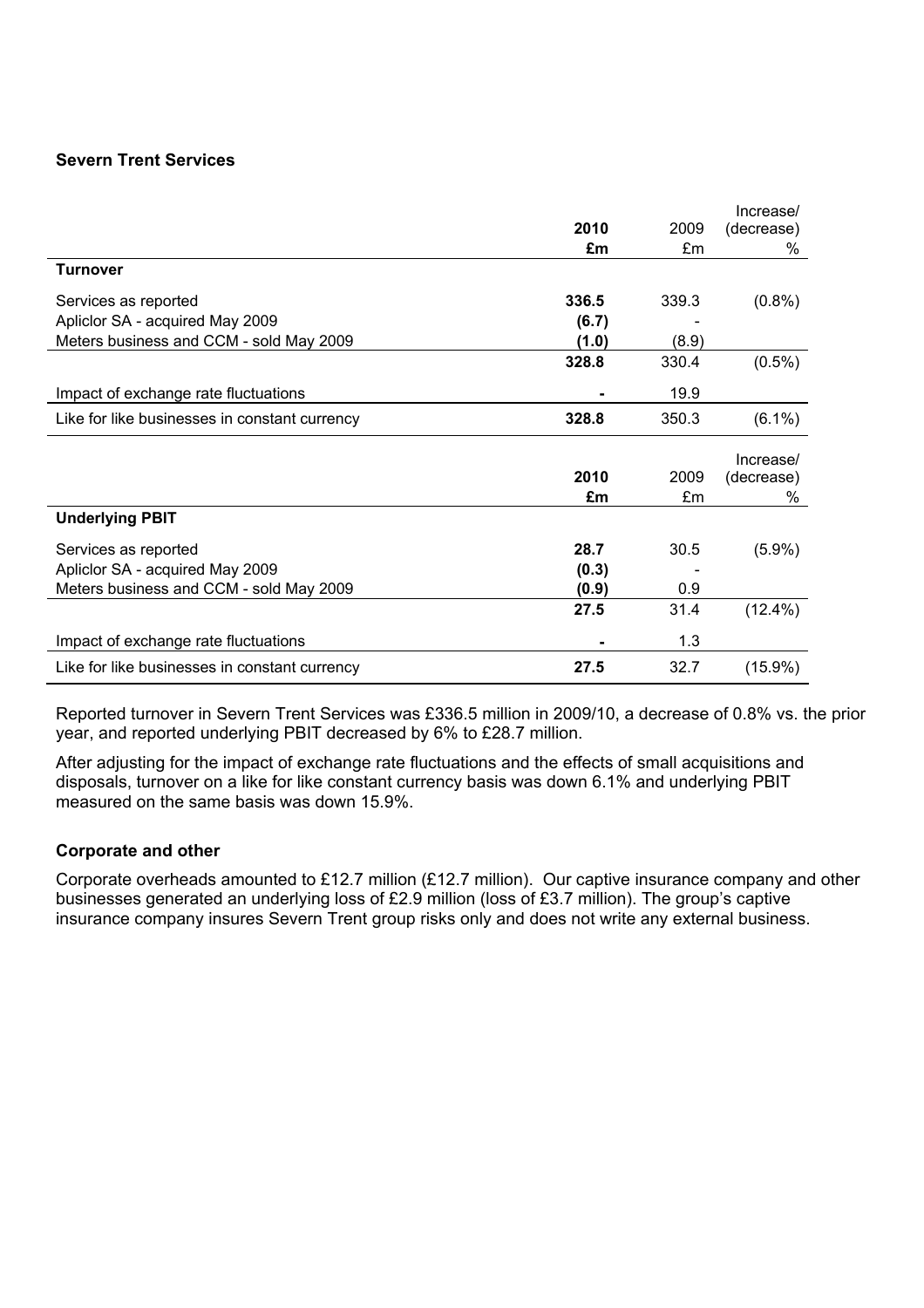## **Exceptional items**

There were net exceptional charges in the year to 31 March 2010 of £49.7 million (£18.9 million) comprising:

- a charge of £42.1 million in Severn Trent Water arising from programmes to restructure and realign the business. This included redundancy and pension curtailment costs amounting to £16.2 million arising from the reduction in central functions posts and a further £5 million from redundancies arising from previously announced initiatives. Costs relating to the implementation of SAP were £9.9 million, including accelerated amortisation of £5.9 million. Provision for onerous leases and other costs relating to Severn Trent Centre amounted to £6.8 million; and
- a charge of £5.9 million in Severn Trent Services from the programmes to restructure the Water Purification and Analytical Services businesses and a charge of £1.7 million from the disposal of Complete Credit Management Limited and the group's meters business.

Exceptional charges included accelerated amortisation and other non-cash items amounting to £6.6 million.

## **Net finance costs**

The group's net finance costs were £218.8 million, compared to £196.4 million in the prior year. The increase was largely due to higher interest charges as a result of higher average group net debt during the year. Net finance costs on pension obligations were also higher as the expected return on pension assets was lower which in turn was due to the lower value of investments in the opening balance sheet in the current period vs. the prior year. The effective interest rate for 2009/10 was 5.6% (5.6%).

### **Gains/(losses) on financial instruments**

The group issues notes in foreign currency under its EMTN programme and uses cross currency swaps to convert the proceeds to sterling. The effect of these swaps is that interest and principal payments on the borrowings are denominated in sterling and hence the currency risk is eliminated. The foreign currency notes and the cross currency swaps are recorded in the balance sheet at their fair values and the changes in fair values are taken to gains/(losses) on financial instruments in the profit and loss account. Since the terms of the swaps closely match those of the underlying notes, such changes tend to be broadly equal and opposite.

The group holds interest rate swaps with a net notional principal amount of £834.8 million under which it pays fixed rate interest and receives floating rate interest. These swaps are carried in the balance sheet at fair value. The changes in fair value are taken to gains/(losses) on financial instruments in the profit and loss account. During the period there has been an increase of £41.9 million in the fair value of these instruments because market interest rates were higher at 31 March 2010 than at 31 March 2009 and hence the difference between market rates and the rates payable in the fixed legs of the swaps has decreased. This gain has been credited to gains/(losses) on financial instruments.

It is important to note that we intend to, and typically do hold these swaps to maturity. Further, this is not a cash movement and, over the life of the swaps, these changes in fair value will net out because the swaps will have a zero fair value when they mature.

## **Profit before tax**

Underlying Group profit before tax increased by 23.7% to £338.4 million (£273.5 million). Group profit before tax was £334.4 million (£167.6 million).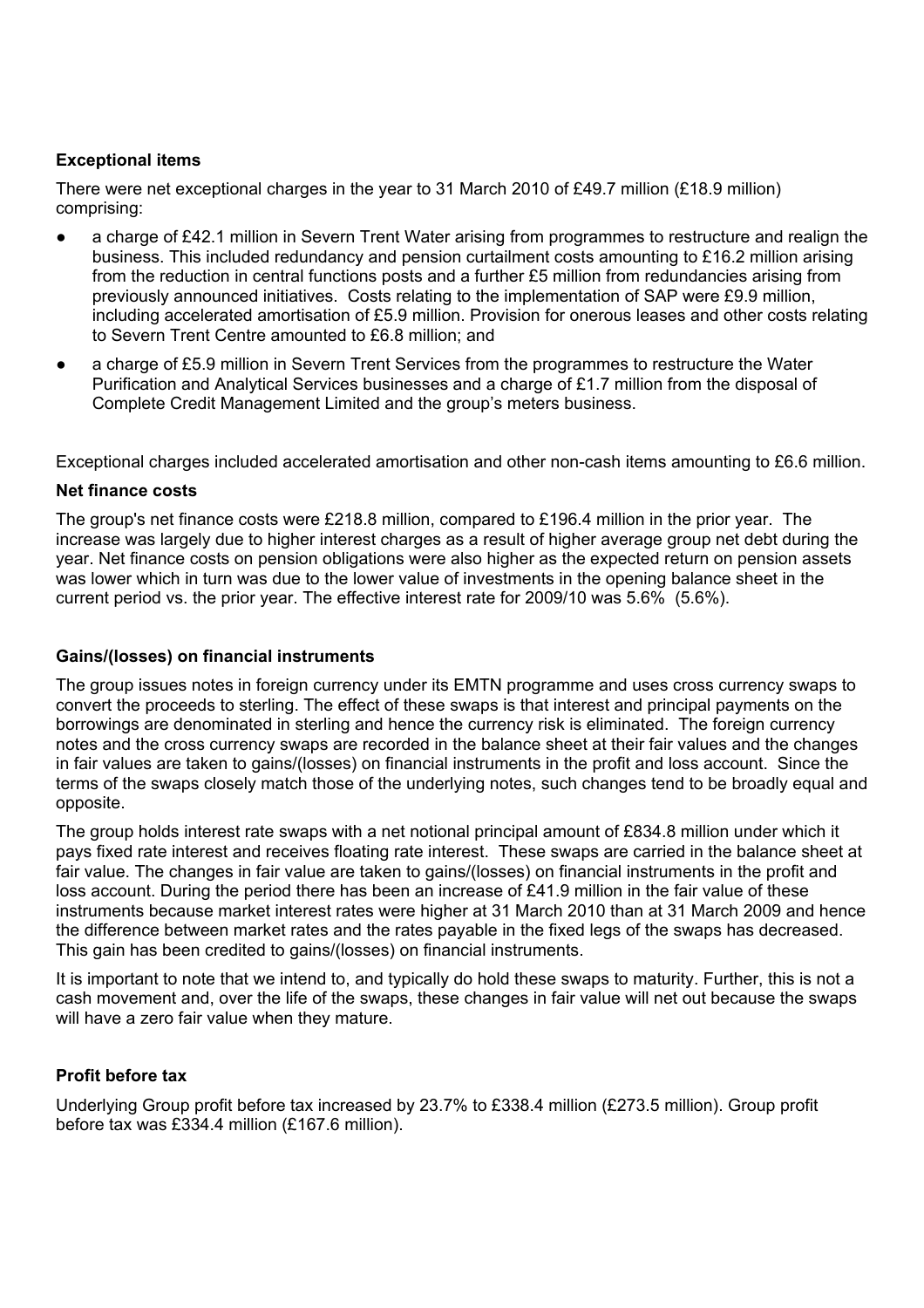### **Taxation**

The total tax charge for the full year was £82.9 million (£223.6 million), of which current tax represented a charge of £40.7 million (£52.1 million) and deferred tax (see note 4) was a charge of £42.2 million (£171.5 million including an exceptional charge of £185.6 million in relation to the phased withdrawal of Industrial Buildings Allowances).

The effective rate of current tax, excluding prior year charges and exceptional items, calculated on profit before tax, exceptional items and gains/(losses) on financial instruments was 22.7% (24.7%). The change in effective rate is as a result of increased capital allowances in Severn Trent Water and agreement of uncertain tax positions during the year rendering further provisions for these items unnecessary.

Going forward, we expect the effective current tax rate for 2010/11 to be in the range of 25% to 27%.

### **Profit for the period and earnings per share**

Profit for the period was £251.5 million (loss of £56.0 million)

Basic earnings per share were 105.6 pence (loss per share 24.6 pence). Adjusted basic earnings per share (before exceptional items, gains/(losses) on financial instruments and deferred tax) were 122.8 pence (92.7 pence) (see note 9).

### **Cash flow**

|                                    | 2010       | 2009      |
|------------------------------------|------------|-----------|
|                                    | £m         | £m        |
| Cash generated from operations     | 708.0      | 643.5     |
| Net capital expenditure            | (487.8)    | (465.0)   |
| Net interest paid                  | (194.2)    | (173.9)   |
| Tax (paid)/received                | (53.8)     | 1.1       |
| Other cash flows                   | (1.6)      | (1.3)     |
| Free cash flow                     | (29.4)     | 4.4       |
| Acquisitions and disposals         | (11.0)     |           |
| <b>Dividends</b>                   | (159.7)    | (158.8)   |
| Net issue of shares                | 2.4        | 6.2       |
| Change in net debt from cash flows | (197.7)    | (148.2)   |
| Non cash movements                 | (3.8)      | (18.5)    |
| Change in net debt                 | (201.5)    | (166.7)   |
| Net debt 1 April                   | (3, 559.9) | (3,393.2) |
| Net debt at 31 March               | (3,761.4)  | (3,559.9) |
| Net debt comprises:                |            |           |
| Cash and cash equivalents          | 227.8      | 648.1     |
| Cross currency swaps hedging debt  | 187.3      | 237.1     |
| Bank loans                         | (689.8)    | (789.8)   |
| Other loans                        | (3, 185.9) | (3,310.9) |
| Finance leases                     | (300.8)    | (344.4)   |
|                                    | (3,761.4)  | (3,559.9) |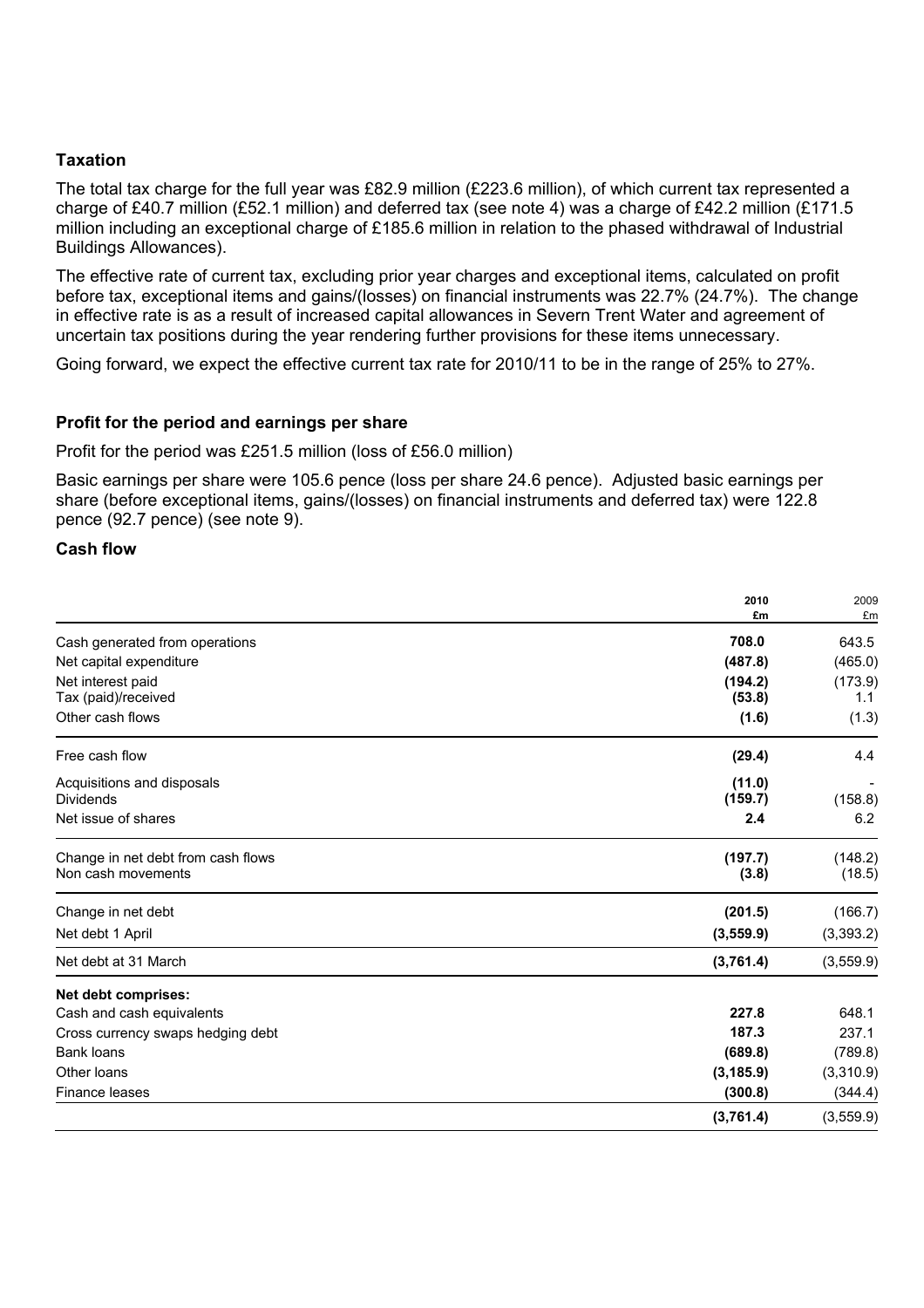The group's definition of net debt has been amended during the year to include cross currency swaps that are used to convert to sterling the proceeds of debt raised in foreign currency where the swap is the hedging instrument in a fair value hedge. This broadly eliminates the impact of the revaluation of the debt which results from hedge accounting and consequently the restated net debt figure is a better representation of the group's debt obligations.

Cash generated from operations was £708.0 million (£643.5 million). Capital expenditure net of grants and proceeds of sales of fixed assets was £487.8 million (£465.0 million). Net interest paid increased to £194.2 million (£173.9 million).

Net debt at 31 March 2010 was £ 3,761.4 million (£ 3,559.9 million). Balance sheet gearing (net debt/net debt plus equity) at the year end was 79.9% (78.9%). Net debt, expressed as a percentage of Regulatory Capital Value at 31 March 2010 was 59.3% (57.4%). The group's net interest charge, excluding gains/(losses) on financial instruments and net finance costs from pensions, was covered 4.0 times (3.7 times) by profit before interest, tax, depreciation and exceptional items, and 2.7 times (2.4 times) by underlying PBIT.

The fair value of the group's borrowings at 31 March 2010 is estimated to be £4,267.9 million (£4,246.3 million) compared to the book value of £4,176.5 million (£4,445.1 million). The group's debt instruments are not traded in an active market and hence the fair value disclosed above is based on a theoretical discounted cash flow calculation and does not represent an estimate of the amount for which the debt could be settled.

## **Pensions**

The Group operates two defined benefit pension schemes, of which the Severn Trent Pension Scheme (STPS) is by far the largest. Formal triennial actuarial valuations and funding agreements for the STPS are due to be renewed as at 31 March 2010. The key actuarial assumptions from these valuations have been updated for the accounts as at 31 March 2010 with overall contribution levels remaining unchanged, including deficit reduction payments of £10 million per annum, until new agreements are in place following the actuarial valuations now underway.

On an IAS 19 basis, the estimated net position (before deferred tax) of the group's defined benefit pension schemes was a deficit of £354.9 million as at 31 March 2010. This compares to a deficit of £233.0 million as at 31 March 2009. The movements in the net deficit are summarised in note 9.

On an IAS 19 basis, the funding level has reduced from around 82.2% at 31 March 2009 to around 79.7% at 31 March 2010.

|                                                                                       | 2010 | 2009 |
|---------------------------------------------------------------------------------------|------|------|
|                                                                                       | %    | %    |
| Price inflation                                                                       | 3.6  | 2.9  |
| Salary increases                                                                      | 4.1  | 3.9  |
| Pension decreases in payment                                                          | 3.6  | 3    |
| Pension increases in deferment                                                        | 3.6  | 2.9  |
| Discount rate                                                                         | 5.7  | 6.7  |
| Long term rate of return on: equities                                                 | 8.00 | 8.00 |
| Age to which current pensioners aged 65 are expected to live                          |      |      |
| - men (years)                                                                         | 85.3 | 85.1 |
| - women (years)                                                                       | 88.6 | 88.2 |
| Age to which future pensioners aged 45 at the balance sheet date are expected to live |      |      |
| - men (years)                                                                         | 86.5 | 85.9 |
| - women (years)                                                                       | 89.6 | 88.9 |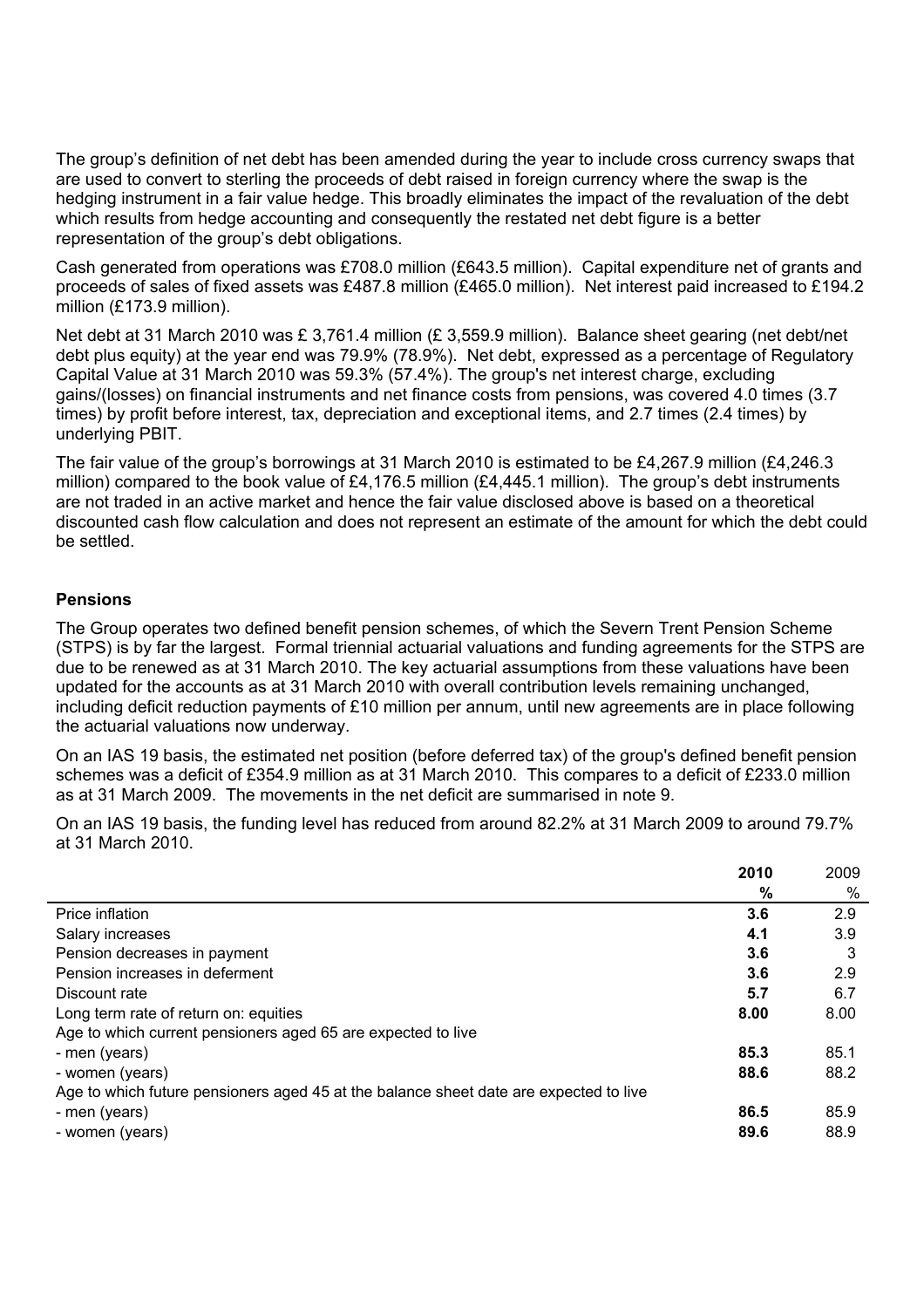The following table summarises the estimated impact on scheme liabilities resulting from changes to key actuarial assumptions whilst holding all other assumptions constant.

|                 | Assumption Change in assumption       | Impact on scheme liabilities     |
|-----------------|---------------------------------------|----------------------------------|
| Discount rate   | Increase/decrease by 0.1%             | Decrease/increase by £34 million |
| Price inflation | Increase/decrease by 0.1%             | Increase/decrease by £34 million |
| Mortality       | Increase in life expectancy by 1 year | Increase by £40 million          |

## **Treasury management and liquidity**

The group continues to carefully monitor liquidity. At 31 March 2010 the group had £227.8 million in cash and cash equivalents. During the year the group signed a European Investment Bank facility of £150 million which needs to be drawn down on or before April 2011. The group also has an undrawn £500 million committed bank facility that matures in 2013. Average debt maturity is around 17 years. The group is funded for its investment and cash flow needs up to the end of the first year of AMP 5.

Cash is invested in deposits with highly rated (A+) banks and liquidity funds and the list of counterparties is regularly reviewed and reported to the board.

The directors are proposing to increase the limit on the company's borrowing powers set out in its Articles of Association which are out of line with the company's current borrowing requirements. This amendment is part of a comprehensive update of the company's Articles of Association to be proposed to the Annual General Meeting to reflect the final provisions of the Companies Act 2006 which came into effect last year. Whilst carrying out this update it became apparent that the borrowing limit was lower than the level of gross borrowing of the group at 31 March 2010. There was therefore a technical breach of Article 102. The directors have reviewed the implications of this technical breach and have plans in place to address it, including the above Resolution. They consider that the resolution to be proposed to the Annual General Meeting is in the best interests of shareholders.

The group's current policy for the management of interest rate risk requires that no less than 45% of the group's borrowings should be at fixed interest rates, or hedged through the use of interest rate swaps or forward rate agreements. At 31 March 2010, interest rates for some 82.4% of the group's net debt of £3,761.4 million were so fixed.

## **Exchange rates**

The trading results of overseas subsidiaries are translated to sterling at the average rate of exchange ruling during the period and their net assets are translated at the closing rate on the balance sheet date. The impact of changing exchange rates on net assets was immaterial. Details of the impact of changing exchange rates on turnover and underlying PBIT are set out in the commentary on Severn Trent Services above.

## **Dividend**

In line with its policy for growing dividends by 3% above the rate of RPI inflation until March 2010, the end of the AMP4 regulatory period, the Board has proposed a final ordinary dividend of 45.61p (2008/09 41.05p). This would give a total ordinary dividend for the year of 72.32p, an increase of 7.4% over the 2008/09 total ordinary dividend (67.34p), being March 2010 RPI inflation of 4.4% plus 3%. The final ordinary dividend is payable on 30 July 2010 to shareholders on the register at 18 June 2010.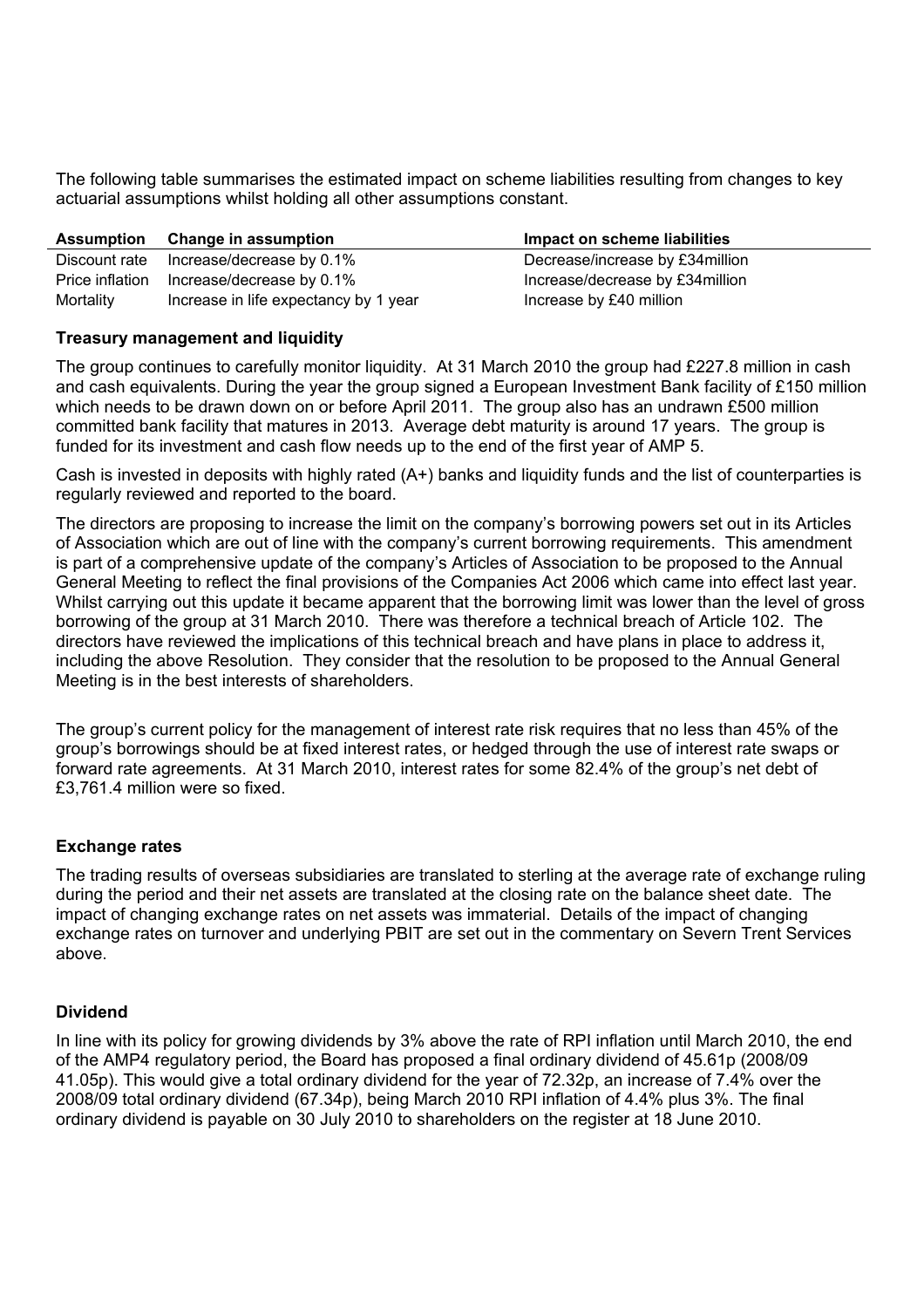## **Principal risks and uncertainties**

The Board consider the principal risks and uncertainties affecting the business activities of the group to be those detailed below:

- Risks relating to the ongoing implementation of our coordinated change programme and achieving the significant and sustainable forecasted benefits.
- As a regulated business, we are subject to numerous and changing obligations with which we must comply and management of these is often dispersed across and through the organisation. We pay particular attention to management of risks in these areas, particularly in relation to changing legal and regulatory requirements.
- External financial market factors could adversely impact on our financial position.
- Due to the nature of our business we continue to face risks arising during our normal course of business, including risk of failure of our assets, processes, or systems which could otherwise impact on the health, safety and security of our people or customers, or on our financial position and our reputation.
- Whilst acceptance of the price determination from Ofwat leads to greater certainty over what we need to achieve for the coming AMP period, nevertheless we must still manage the risk associated with our ability to effectively meet the challenging targets set.
- Our ability to influence customer behaviour or to operate in an environmentally responsible way could affect our financial position and our reputation.
- In the challenging economic environment, we continue to closely monitor risks to the achievement of the growth plan for our unregulated businesses.

## **Board Appointments**

On 10 May 2010 it was announced that Andrew J Duff, Chairman of RWE npower plc, had been appointed to the Boards of Severn Trent Plc and Severn Trent Water Limited with immediate effect and would succeed Sir John Egan as Chairman of both companies following Sir John's retirement at the Annual General Meeting in July 2010. Mr Duff has also been appointed to the Nominations Committee. Mr Duff is also a Non-Executive Director of Wolseley Plc.

## **Outlook**

Severn Trent enters 2010/11 in a strong position. In Severn Trent Water, we continue to build on our leadin investments and drive performance improvements to deliver higher standards and efficiencies, enabling us to meet the challenges and opportunities ahead. The capital programme for AMP5 has now commenced, and we anticipate total capital expenditure (UK GAAP, net of grants, contributions and other income) of £2.2 billion for the period, below the level for AMP4 due to our early start contracting strategy pursuing innovative construction techniques and process improvements with our partners. The net spend profile across the five years is expected to be broadly equal. Over each of the next five years net infrastructure renewals expenditure is expected to be, on average, broadly in line with the figure reported for 2009/10. Assuming no deterioration in the economy, commercial consumption trends should revert to our longer term assumptions of an average decline of 2% p.a.. Notwithstanding our proactive approach to managing bad debt, we continue to monitor trends in household debt levels, which will be largely driven by economic factors such as unemployment levels.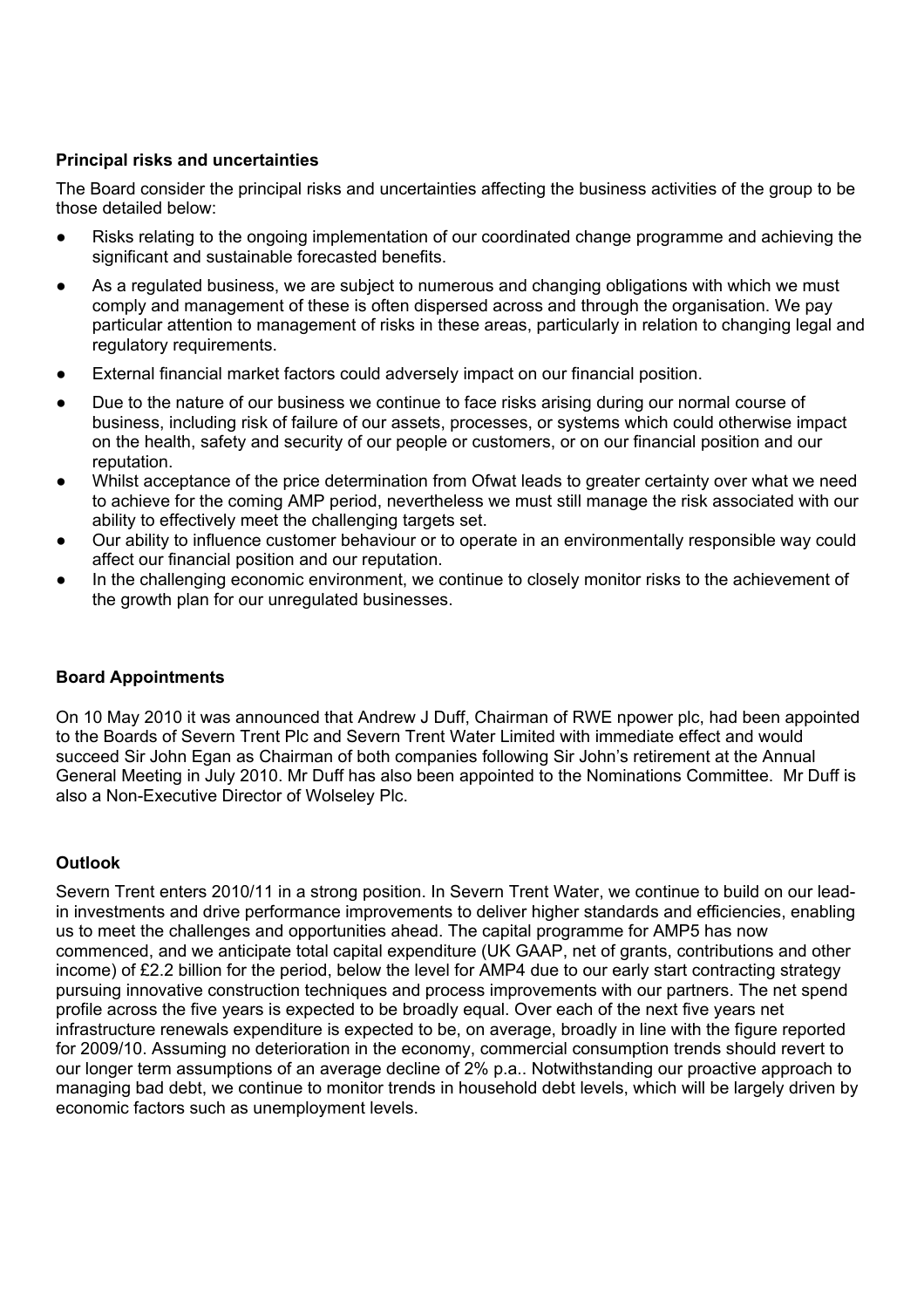For Severn Trent Services, all three business areas are looking to continue to grow or return to growth in the coming year. In the medium term the strength of the underlying markets provides the opportunity for sustained growth. Severn Trent Services is working to a focused growth strategy, building on its brand recognition and reputation, strong market positions, international presence and product portfolio, targeting higher growth and higher margin segments and geographies, while continuing to capture additional efficiencies.

As previously announced, the Board decided to rebase the dividend for the first year of AMP5 (2010/11) to a level 10% below the total ordinary dividend for 2009/10 (72.32p). The policy for subsequent years is for growth in the dividend from that new base, as business performance improves, to deliver sustainable returns to shareholders. The group intends to provide more detail on future dividend growth prospects with the 2010/11 Interim Results, to be released on 23 November 2010.

Severn Trent is targeting a flexible and sustainable balance sheet structure and believes that the planned investment program for AMP5 and new dividend policy are commensurate with an investment grade credit rating. The group is funded for its investment and cash flow needs for the first full year of AMP5.

The management team has a clear and focused strategy, delivering continuous improvement and higher standards, to achieve higher levels of operational excellence and sustainable, attractive returns to shareholders.

## **Further information**

For further information, including the group's preliminary results presentation, see the Severn Trent website (www.severntrent.com).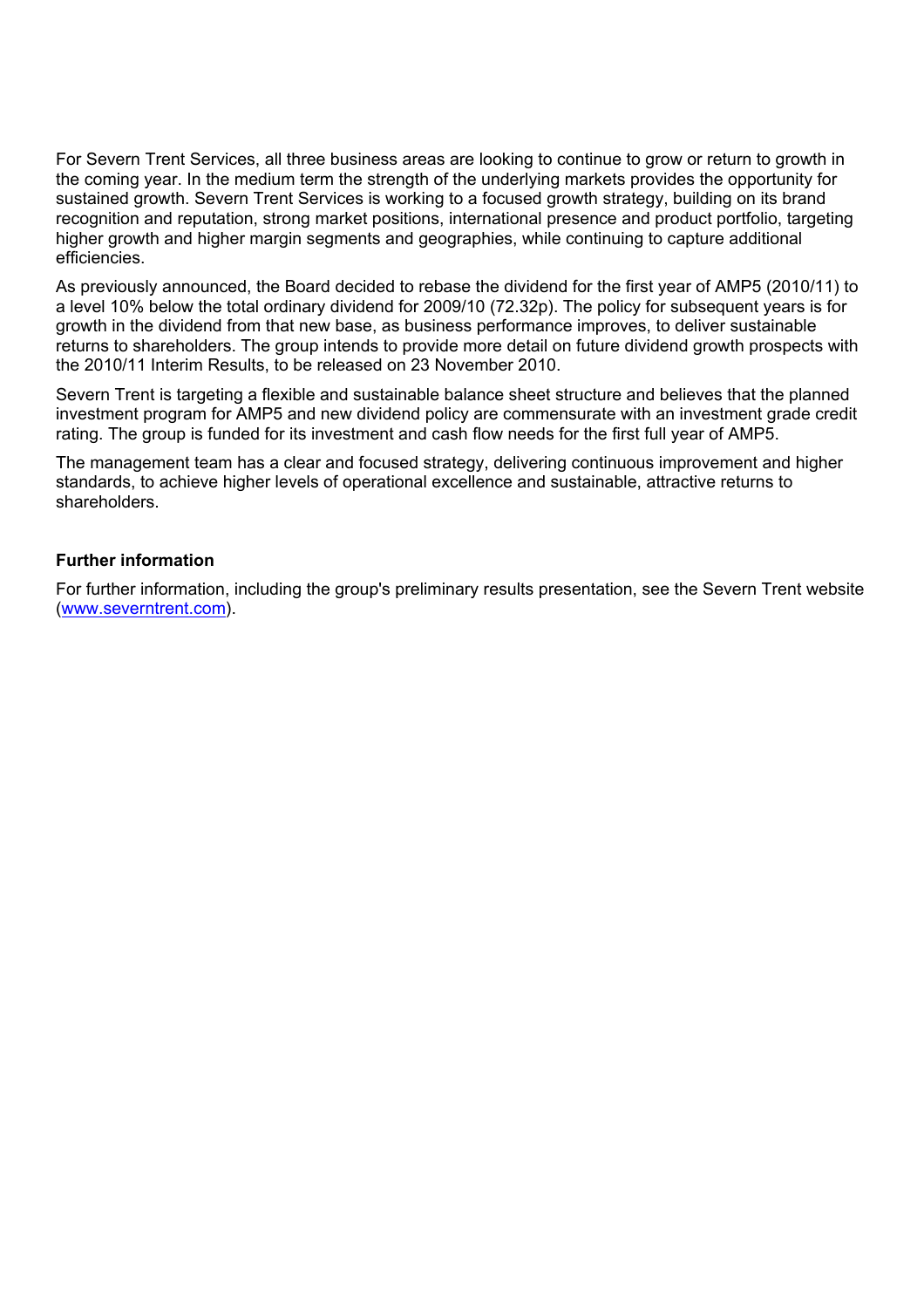## **Consolidated income statement**

|                                                                             |      | 2010       | 2009       |
|-----------------------------------------------------------------------------|------|------------|------------|
|                                                                             | Note | £m         | £m         |
| Turnover                                                                    |      | 1,703.9    | 1,642.2    |
| Operating costs before exceptional items                                    |      | (1, 146.8) | (1, 172.3) |
| Exceptional restructuring costs and termination of operations               | 3    | (48.0)     | (14.6)     |
| Exceptional flood costs net of insurance recoveries                         | 3    |            | 1.5        |
| Exceptional fines and penalties                                             | 3    |            | (7.2)      |
| Exceptional provision for third party legal costs                           | 3    |            | 1.4        |
| <b>Total operating costs</b>                                                |      | (1, 194.8) | (1, 191.2) |
| <b>Exceptional loss on disposal of business</b>                             |      | (1.7)      |            |
| Profit before interest, tax and exceptional items                           | 2    | 557.1      | 469.9      |
| <b>Exceptional items</b>                                                    | 3    | (49.7)     | (18.9)     |
| Profit before interest and tax                                              |      | 507.4      | 451.0      |
| Finance income                                                              | 4    | 80.9       | 126.2      |
| Finance costs                                                               | 4    | (299.7)    | (322.6)    |
| Net finance costs                                                           | 4    | (218.8)    | (196.4)    |
| Gains/(losses) on financial instruments                                     | 5    | 45.7       | (87.0)     |
| Share of results from associates and joint ventures                         |      | 0.1        |            |
| Profit before tax, gains/(losses) on financial instruments and exceptionals |      | 338.4      | 273.5      |
| <b>Exceptional items</b>                                                    |      | (49.7)     | (18.9)     |
| Gains/(losses) on financial instruments                                     |      | 45.7       | (87.0)     |
| Profit on ordinary activities before taxation                               |      | 334.4      | 167.6      |
| Taxation on profit on ordinary activities                                   |      |            |            |
| <b>Current tax</b>                                                          | 6    | (40.7)     | (52.1)     |
| Deferred tax                                                                | 6    | (42.2)     | 14.1       |
| Exceptional deferred tax                                                    | 6    |            | (185.6)    |
| <b>Total taxation</b>                                                       | 6    | (82.9)     | (223.6)    |
| Profit/(loss) for the period                                                |      | 251.5      | (56.0)     |
| <b>Attributable to</b>                                                      |      |            |            |
| Equity holders of the company                                               |      | 249.2      | (57.8)     |
| <b>Equity minority interests</b>                                            |      | 2.3        | 1.8        |
|                                                                             |      | 251.5      | (56.0)     |
| Earnings/(loss) per share (pence)                                           |      |            |            |
| <b>Basic</b>                                                                |      | 105.6      | (24.6)     |
| <b>Diluted</b>                                                              |      | 105.5      | (24.6)     |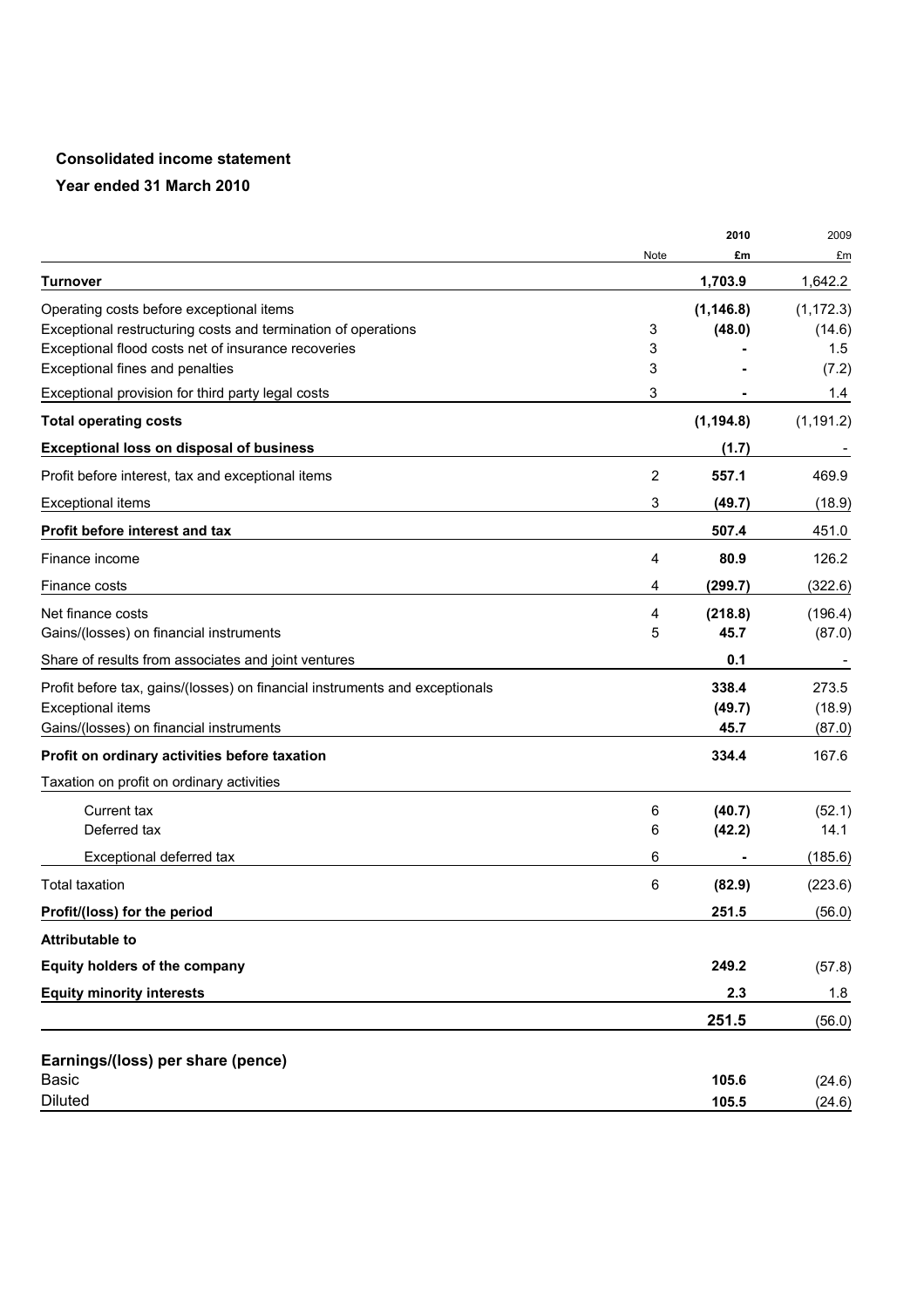## **Consolidated statement of comprehensive income**

|                                                                               | 2010    | 2009    |
|-------------------------------------------------------------------------------|---------|---------|
|                                                                               | £m      | £m      |
| Profit/(loss) for the period                                                  | 251.5   | (56.0)  |
| (Losses) on cash flow hedges taken to equity                                  | (13.2)  | (7.8)   |
| Deferred tax on losses on cash flow hedges taken to equity                    | 3.7     | 2.2     |
| Amounts on cash flow hedges transferred to the income statement in the period | 7.6     | 4.9     |
| Deferred tax on transfers to income statement                                 | (2.1)   | (1.3)   |
| Exchange movement on translation of overseas results and net assets           | (9.0)   | 42.1    |
| Tax on exchange differences on foreign currency                               | (0.4)   | 2.5     |
| Actuarial (losses) on defined benefit pension schemes                         | (124.4) | (123.1) |
| Tax on actuarial losses                                                       | 34.8    | 33.8    |
| Other comprehensive loss for the period                                       | (103.0) | (46.7)  |
| Total comprehensive income/(loss) for the period                              | 148.5   | (102.7) |
| Attributable to:                                                              |         |         |
| Equity shareholders of the company                                            | 146.5   | (105.8) |
| Minority interests                                                            | 2.0     | 3.1     |
|                                                                               | 148.5   | (102.7) |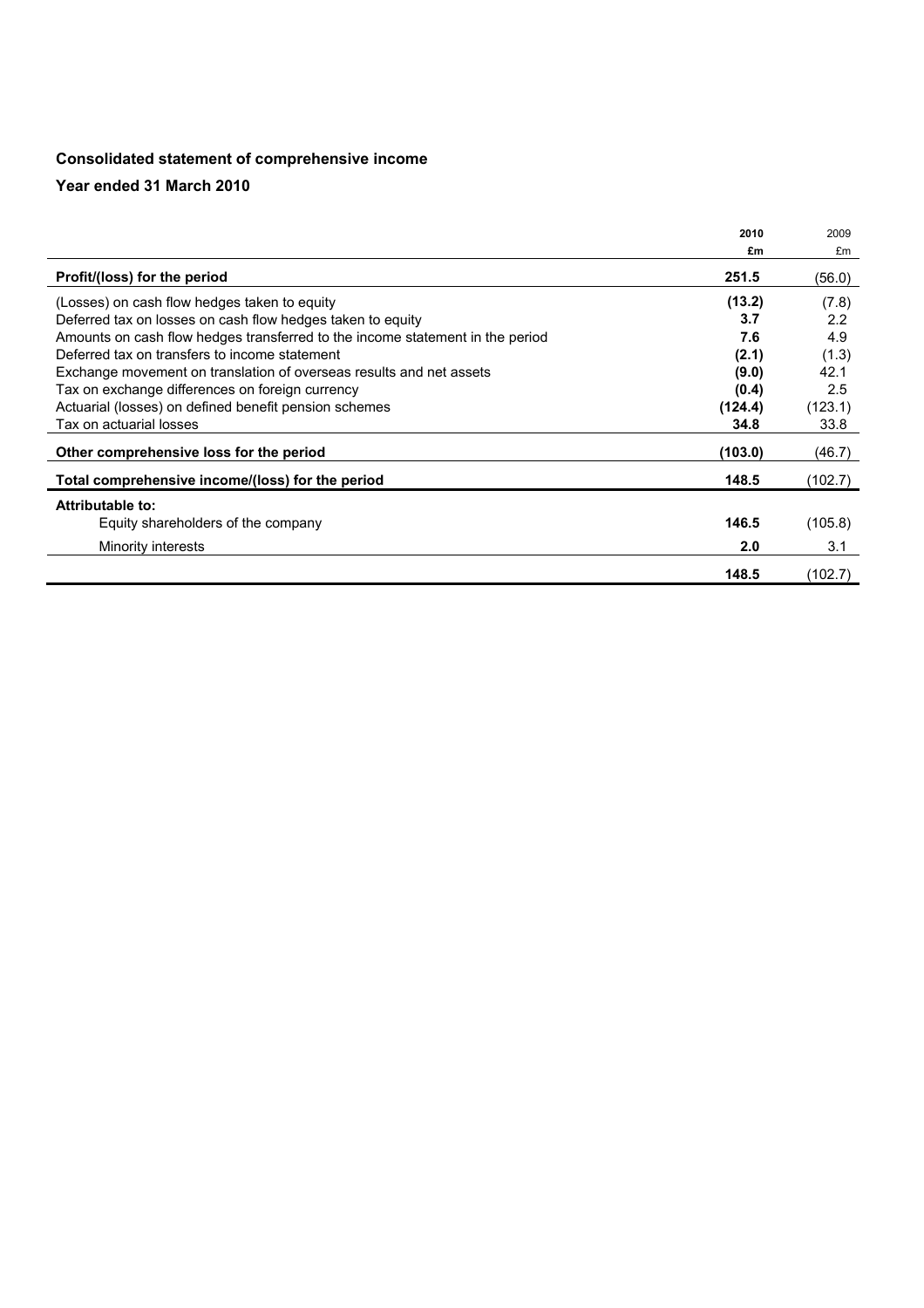# **Consolidated statement of changes in equity**

|                                                                        | Share<br>capital<br>£m   | Share<br>premium<br>£m   | Other<br>reserves<br>£m  | Retained<br>earnings<br>£m | Equity<br>attributable<br>to equity<br>holders of<br>Severn<br><b>Trent Plc</b><br>£m | Minority<br>interests<br>£m | Total<br>£m |
|------------------------------------------------------------------------|--------------------------|--------------------------|--------------------------|----------------------------|---------------------------------------------------------------------------------------|-----------------------------|-------------|
| At 1 April 2009                                                        | 231.0                    | 71.9                     | 468.7                    | 174.5                      | 946.1                                                                                 | 6.0                         | 952.1       |
| Profit for the period                                                  |                          | L,                       | L,                       | 249.2                      | 249.2                                                                                 | 2.3                         | 251.5       |
| Losses on cashflow hedges taken to equity                              |                          | $\overline{\phantom{a}}$ | (13.2)                   | $\overline{\phantom{a}}$   | (13.2)                                                                                | $\qquad \qquad -$           | (13.2)      |
| Deferred tax on losses on cashflow hedges<br>taken to equity           |                          |                          | 3.7                      | $\overline{\phantom{a}}$   | 3.7                                                                                   | $\overline{\phantom{0}}$    | 3.7         |
| Amounts on cash flow hedges transferred to<br>the income statement     |                          |                          | 7.6                      |                            | 7.6                                                                                   |                             | 7.6         |
| Deferred tax on transfers to the income<br>statement                   |                          |                          | (2.1)                    |                            | (2.1)                                                                                 |                             | (2.1)       |
| Exchange movement on translation of<br>overseas results and net assets |                          |                          | (8.7)                    |                            | (8.7)                                                                                 | (0.3)                       | (9.0)       |
| Tax on exchange differences                                            |                          |                          | (0.4)                    |                            | (0.4)                                                                                 |                             | (0.4)       |
| <b>Actuarial losses</b>                                                |                          |                          | $\overline{\phantom{a}}$ | (124.4)                    | (124.4)                                                                               | $\overline{\phantom{a}}$    | (124.4)     |
| Tax on actuarial losses                                                |                          | $\overline{a}$           | $\overline{\phantom{a}}$ | 34.8                       | 34.8                                                                                  | $\overline{\phantom{a}}$    | 34.8        |
| Total comprehensive income for the period                              |                          | $\overline{\phantom{a}}$ | (13.1)                   | 159.6                      | 146.5                                                                                 | 2.0                         | 148.5       |
| Share options and LTIPs                                                |                          |                          |                          |                            |                                                                                       |                             |             |
| - proceeds from shares issued                                          | 0.6                      | 4.0                      |                          |                            | 4.6                                                                                   |                             | 4.6         |
| - value of employees' services                                         | ۰                        |                          |                          | 5.1                        | 5.1                                                                                   | ۰                           | 5.1         |
| - free shares issued                                                   |                          |                          |                          | (2.2)                      | (2.2)                                                                                 |                             | (2.2)       |
| Current tax on share based payments                                    |                          |                          | $\overline{a}$           | 0.3                        | 0.3                                                                                   | $\overline{a}$              | 0.3         |
| Dividends paid                                                         | $\overline{\phantom{a}}$ |                          | $\overline{\phantom{a}}$ | (159.7)                    | (159.7)                                                                               | (1.7)                       | (161.4)     |
| At 31 March 2010                                                       | 231.6                    | 75.9                     | 455.6                    | 177.6                      | 940.7                                                                                 | 6.3                         | 947.0       |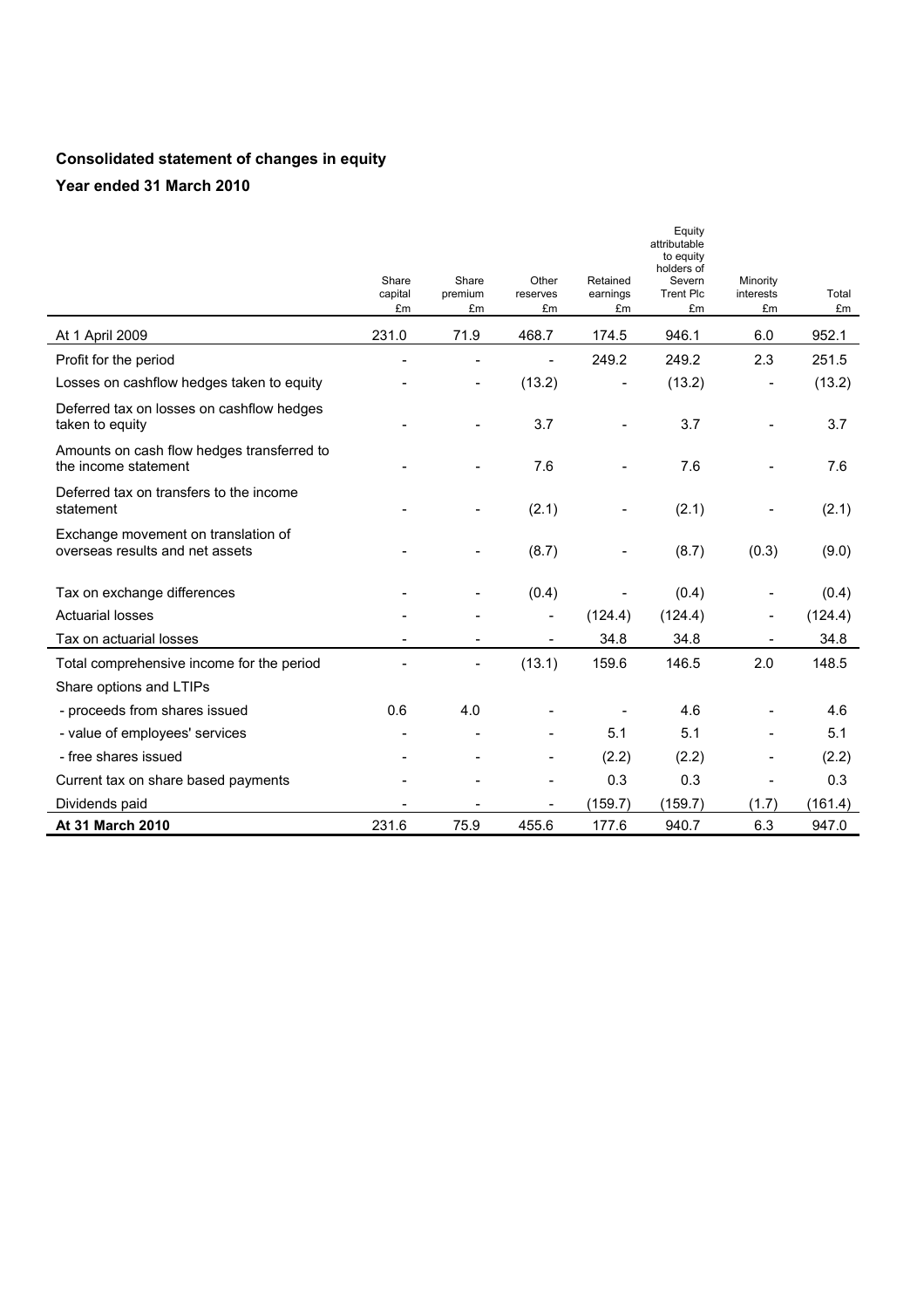# **Consolidated statement of changes in equity Year ended 31 March 2010 (continued)**

|                                                                        | Share<br>capital<br>£m | Share<br>premium<br>£m   | Other<br>reserves<br>£m  | Retained<br>earnings<br>£m | Equity<br>attributable<br>to equity<br>holders of<br>Severn<br><b>Trent Plc</b><br>£m | Minority<br>interests<br>£m | Total<br>£m |
|------------------------------------------------------------------------|------------------------|--------------------------|--------------------------|----------------------------|---------------------------------------------------------------------------------------|-----------------------------|-------------|
| At 1 April 2008                                                        | 229.7                  | 64.3                     | 427.4                    | 479.6                      | 1,201.0                                                                               | 4.2                         | 1,205.2     |
| Loss for the period                                                    |                        |                          |                          | (57.8)                     | (57.8)                                                                                | 1.8                         | (56.0)      |
| Losses on cashflow hedges taken to equity                              |                        | $\overline{\phantom{0}}$ | (7.8)                    |                            | (7.8)                                                                                 | -                           | (7.8)       |
| Deferred tax on losses on cashflow hedges<br>taken to equity           |                        |                          | 2.2                      |                            | 2.2                                                                                   |                             | 2.2         |
| Amounts on cash flow hedges transferred to<br>the income statement     |                        |                          | 4.9                      |                            | 4.9                                                                                   |                             | 4.9         |
| Deferred tax on transfers to the income<br>statement                   |                        |                          | (1.3)                    |                            | (1.3)                                                                                 |                             | (1.3)       |
| Exchange movement on translation of<br>overseas results and net assets |                        |                          | 40.8                     |                            | 40.8                                                                                  | 1.3                         | 42.1        |
| Tax on exchange differences                                            |                        |                          | 2.5                      |                            | 2.5                                                                                   | $\overline{\phantom{a}}$    | 2.5         |
| <b>Actuarial losses</b>                                                |                        |                          | $\qquad \qquad -$        | (123.1)                    | (123.1)                                                                               | $\overline{\phantom{a}}$    | (123.1)     |
| Tax on actuarial losses                                                |                        |                          |                          | 33.8                       | 33.8                                                                                  |                             | 33.8        |
| Total comprehensive loss for the period                                |                        | L,                       | 41.3                     | (147.1)                    | (105.8)                                                                               | 3.1                         | (102.7)     |
| Share options and LTIPS                                                |                        |                          |                          |                            |                                                                                       |                             |             |
| - Shares issued                                                        | 1.3                    | 7.6                      |                          |                            | 8.9                                                                                   |                             | 8.9         |
| - Value of employees' services                                         |                        | $\overline{\phantom{a}}$ |                          | 5.3                        | 5.3                                                                                   |                             | 5.3         |
| - Payroll tax on awards vesting                                        |                        |                          |                          | (2.5)                      | (2.5)                                                                                 |                             | (2.5)       |
| Current tax on share based payments                                    |                        |                          |                          | 1.3                        | 1.3                                                                                   |                             | 1.3         |
| Deferred tax on share based payments                                   |                        |                          | $\overline{\phantom{0}}$ | (3.3)                      | (3.3)                                                                                 | $\overline{\phantom{a}}$    | (3.3)       |
| Dividends paid                                                         |                        |                          | $\overline{\phantom{a}}$ | (158.8)                    | (158.8)                                                                               | (1.3)                       | (160.1)     |
| At 1 April 2009                                                        | 231.0                  | 71.9                     | 468.7                    | 174.5                      | 946.1                                                                                 | 6.0                         | 952.1       |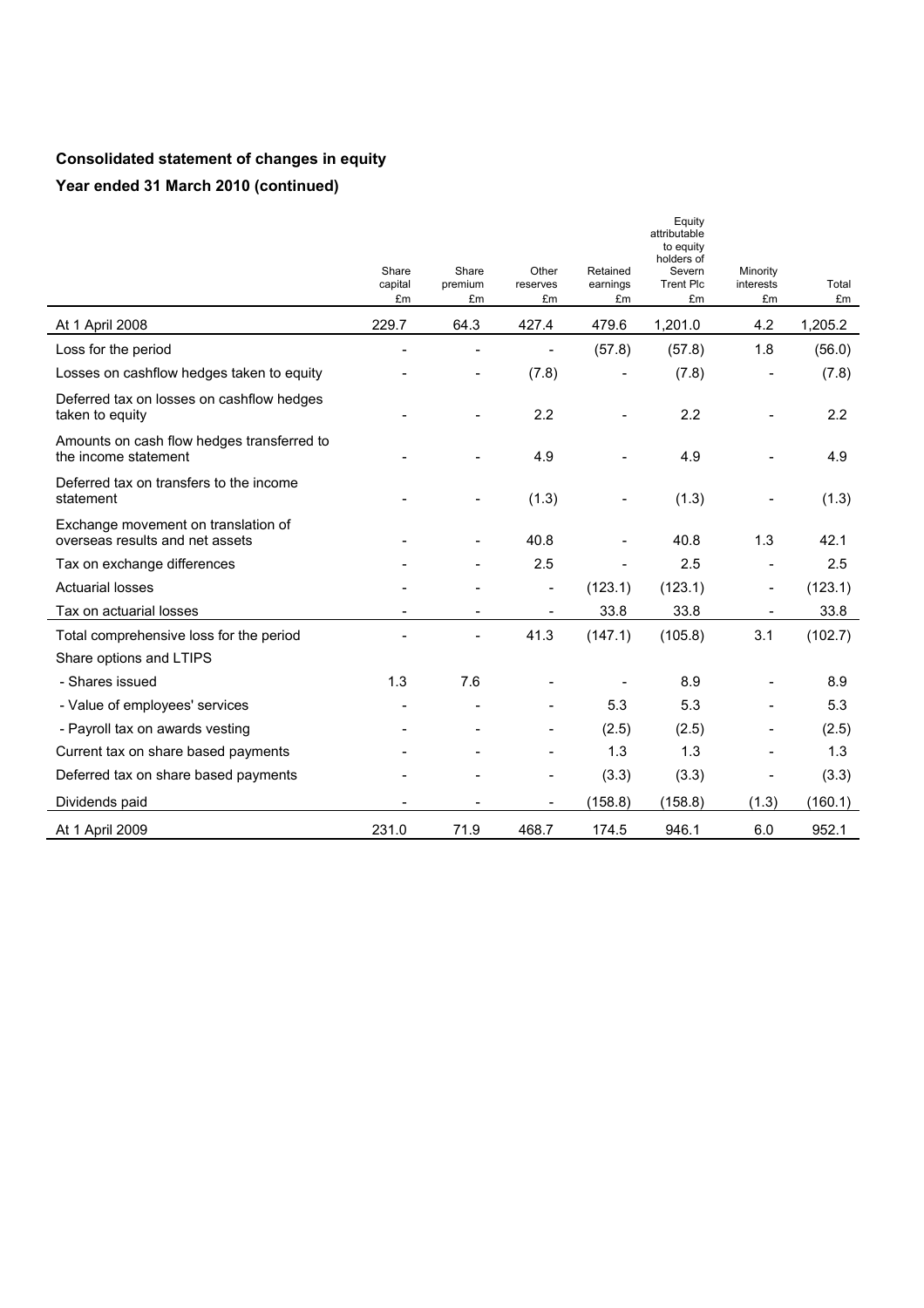## **Consolidated balance sheet**

**At 31 March 2010** 

| 2009       |
|------------|
| £m         |
|            |
| 63.3       |
| 121.3      |
| 5,980.1    |
| 0.3        |
| 4.8        |
| 225.4      |
| 0.1        |
| 6,395.3    |
|            |
| 30.6       |
| 447.1      |
| 29.8       |
| 648.1      |
| 1,155.6    |
| 4.6        |
| 7,555.5    |
|            |
| (256.2)    |
| (0.4)      |
| (442.7)    |
| (81.1)     |
| (9.2)      |
| (0.4)      |
| (790.0)    |
|            |
| (4, 188.9) |
| (171.6)    |
| (241.1)    |
| (948.4)    |
| (233.0)    |
| (30.4)     |
| (5,813.4)  |
| (6,603.4)  |
| 952.1      |
|            |
| 231.0      |
| 71.9       |
| 468.7      |
| 174.5      |
| 946.1      |
| 6.0        |
| 952.1      |
|            |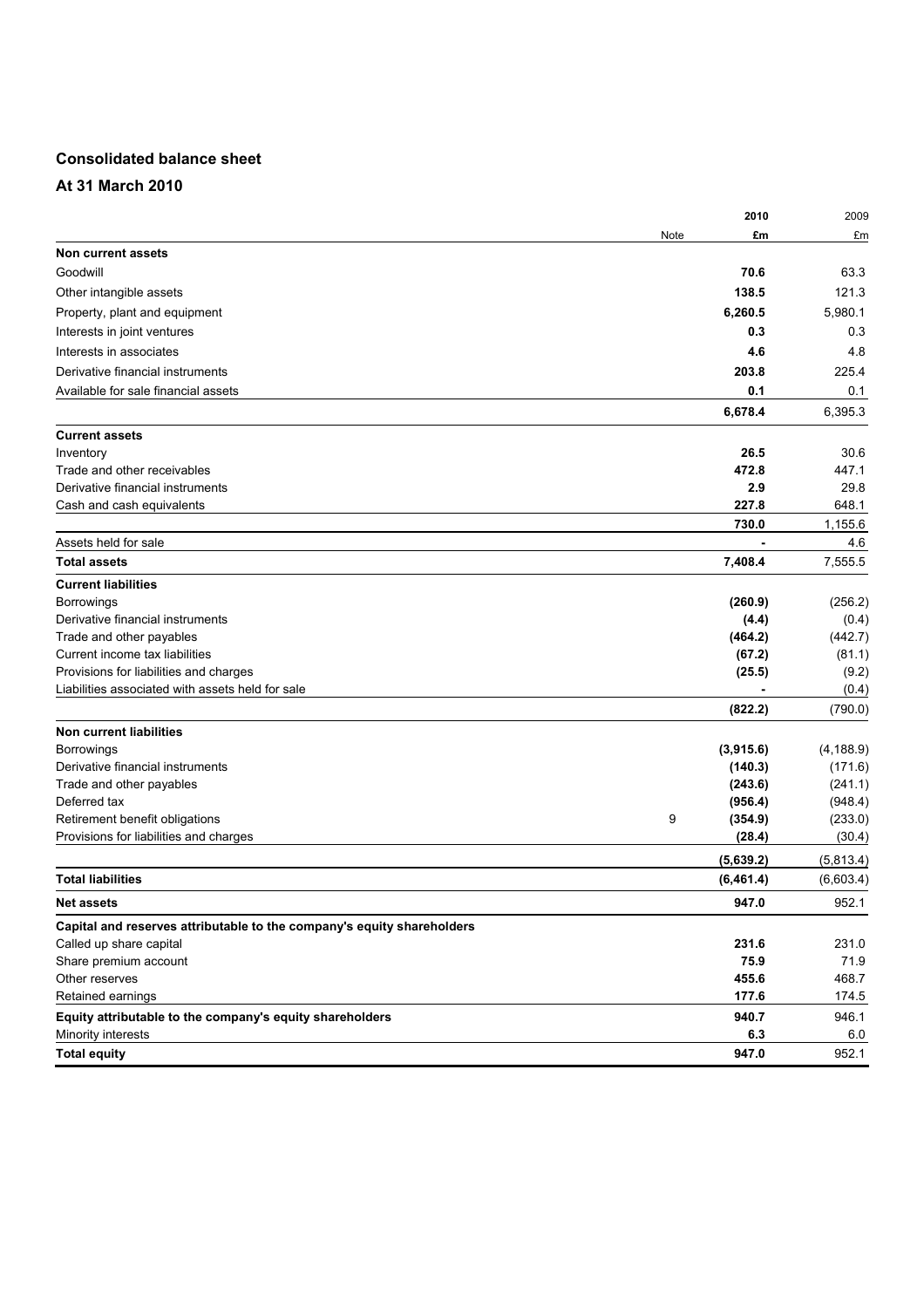### **Consolidated cash flow statement**

|                                                       | 2010    | 2009    |
|-------------------------------------------------------|---------|---------|
| <b>Note</b>                                           | £m      | £m      |
| Cash generated from operations                        | 708.0   | 643.5   |
| Tax (paid)/received                                   | (53.8)  | 1.1     |
| Net cash generated from operating activities          | 654.2   | 644.6   |
| <b>Investing activities</b>                           |         |         |
| Interest received                                     | 10.5    | 32.5    |
| Dividends received from associates and joint ventures | 0.1     |         |
| Net cash inflow from sale of investments              | 2.2     |         |
| Acquisition of subsidaries                            | (13.2)  |         |
| Proceeds on disposal of property, plant and equipment | 6.9     | 5.9     |
| Purchases of intangible assets                        | (47.8)  | (34.1)  |
| Purchases of property, plant and equipment            | (464.9) | (462.7) |
| Contributions and grants received                     | 18.0    | 25.9    |
| Net cash used in investing activities                 | (488.2) | (432.5) |
| <b>Financing activities</b>                           |         |         |
| Interest paid                                         | (194.7) | (190.2) |
| Interest element of finance lease payments            | (10.0)  | (16.2)  |
| Dividends paid to shareholders of the parent          | (159.7) | (158.8) |
| Dividends paid to minority interests                  | (1.7)   | (1.3)   |
| Repayments of borrowings                              | (180.0) | (221.5) |
| Repayments of obligations under finance leases        | (43.2)  | (41.0)  |
| New loans raised                                      | 1.0     | 400.1   |
| Issues of shares                                      | 4.6     | 8.9     |
| Purchase of own shares                                | (2.2)   | (2.7)   |
| Net cash used in financing activities                 | (585.9) | (222.7) |
| Decrease in cash and cash equivalents                 | (419.9) | (222.7) |
| Net cash and cash equivalents at beginning of period  | 648.1   | 653.4   |
|                                                       | (0.4)   | 5.3     |
| Effect of foreign exchange rates                      |         |         |
| Net cash and cash equivalents at end of period        | 227.8   | 648.1   |
| Net cash and cash equivalents comprise:               |         |         |
| Total cash and cash equivalents                       | 227.8   | 648.1   |
| <b>Bank overdrafts</b>                                |         |         |
| Net cash and cash equivalents at end of period        | 227.8   | 648.1   |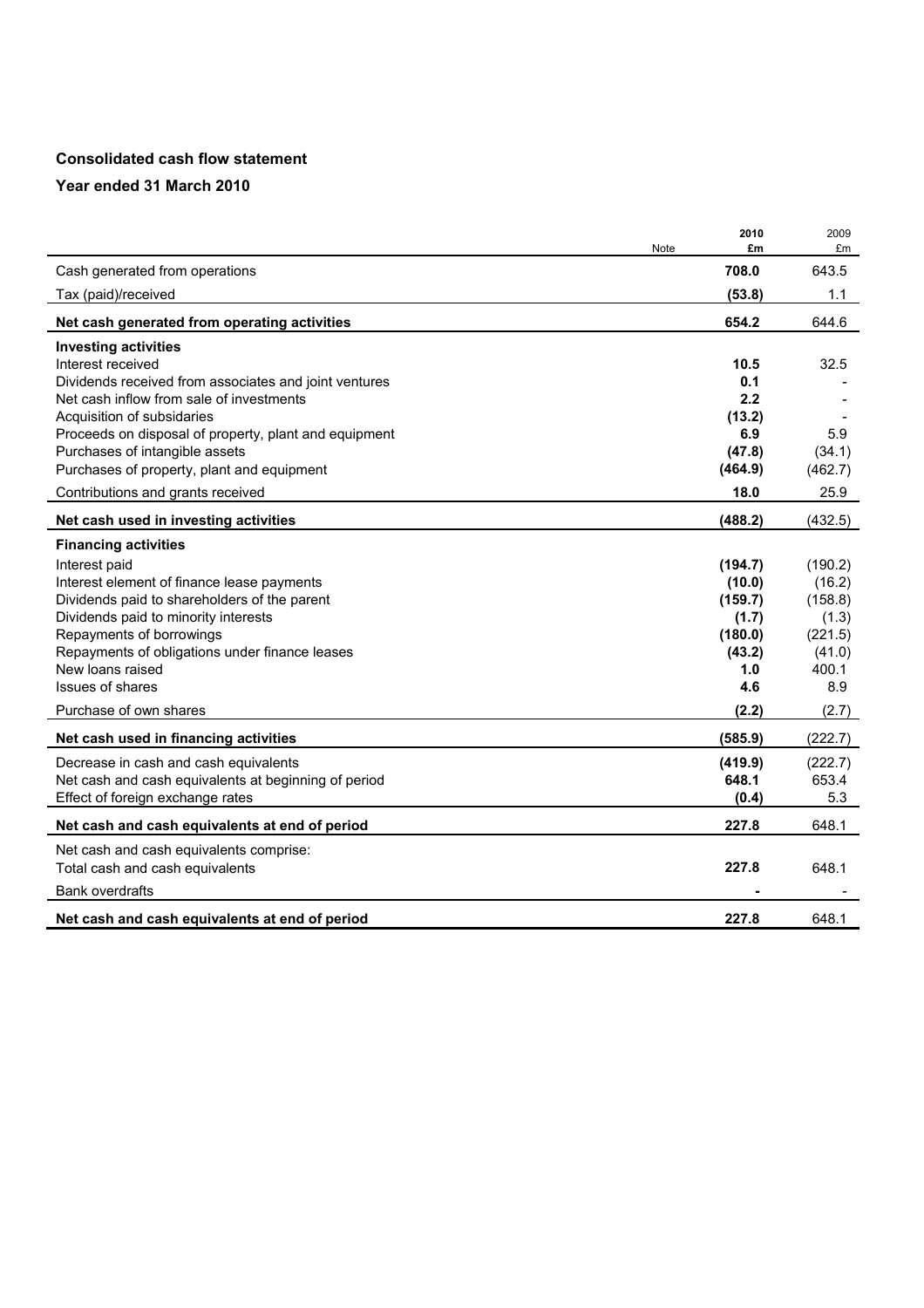#### **Notes**

#### **1 Basis of preparation**

#### **a) Basis of preparation**

The financial statements have been prepared in accordance with International Financial Reporting Standards (IFRS), International Accounting Standards (IAS) and IFRIC interpretations issued and effective and ratified by the European Union as at 31 March 2010 and those parts of the Companies Act 2006 applicable to companies reporting under IFRS as adopted by the European Union. While the financial information included in this Preliminary Announcement of Annual Results ("the Preliminary Announcement") has been prepared in accordance with the recognition and measurement criteria of International Financial Reporting Standards (IFRSs), the Preliminary Announcement does not itself contain sufficient information to comply with IFRSs. The company will publish full financial statements that comply with IFRSs in June 2010. The Preliminary Announcement has been prepared in accordance with the Disclosure and Transparency rules of the Financial Services Authority.

The financial statements have been prepared on the going concern basis under the historical cost convention as modified by the revaluation of certain financial assets and liabilities (including derivative instruments) at fair value.

The preparation of financial statements in conformity with IFRS requires the use of estimates and assumptions that affect the reported amounts of assets and liabilities at the date of the financial statements and the reported amount of revenues and expenses for the reporting period. Although these estimates are based on management's best knowledge of the amount, event or actions, actual results may ultimately differ from those estimates.

The financial information set out above does not constitute the company's statutory accounts, within the meaning of section 435 of the Companies Act 2006, for the year ended 31 March 2010, and section 240 of the Companies Act 1985, for the year ended 31 March 2009, but is derived from those accounts. Statutory accounts for 2009 have been delivered to the Registrar of Companies and those for 2010 will be delivered following the company's annual general meeting. The auditors have reported on those accounts; their reports were unqualified and did not contain statements under section 498(2) or (3) of the Companies Act 2006, in respect of the report for the year ended 31 March 2010, and under section 237(2) or (3) Companies Act 1985, in respect of the report for the year ended 31 March 2009.

The auditors have consented to the publication of the Preliminary Announcement as required by Listing Rule 9.7a having completed their procedures under APB bulletin 2008/2.

#### **2 Segmental analysis**

The group is operated in two main segments:

Severn Trent Water

Provides water and sewerage services to domestic and commercial customers in England and Wales.

Severn Trent Services

Proves services and products associated with water, waste water and contaminated land principally in the US, UK and Europe.

| 2010                                                                                                                                                                                          | Severn Trent<br>Water<br>£m | Severn Trent<br><b>Services</b><br>£m |
|-----------------------------------------------------------------------------------------------------------------------------------------------------------------------------------------------|-----------------------------|---------------------------------------|
| External sales                                                                                                                                                                                | 1,383.6                     | 320.3                                 |
| Inter-segment sales                                                                                                                                                                           | 1.7                         | 16.2                                  |
| <b>Total sales</b>                                                                                                                                                                            | 1,385.3                     | 336.5                                 |
| Profit before interest, tax and exceptional items                                                                                                                                             | 541.3                       | 28.7                                  |
| Exceptional items                                                                                                                                                                             | (42.1)                      | (7.6)                                 |
| Profit before interest and tax                                                                                                                                                                | 499.2                       | 21.1                                  |
| Profit before interest, tax and exceptional items is stated after:<br>Amortisation of intangible assets<br>Depreciation of property plant and equipment<br>Profit on disposal of fixed assets | 23.4<br>232.5<br>(4.3)      | 1.6<br>6.1<br>(0.2)                   |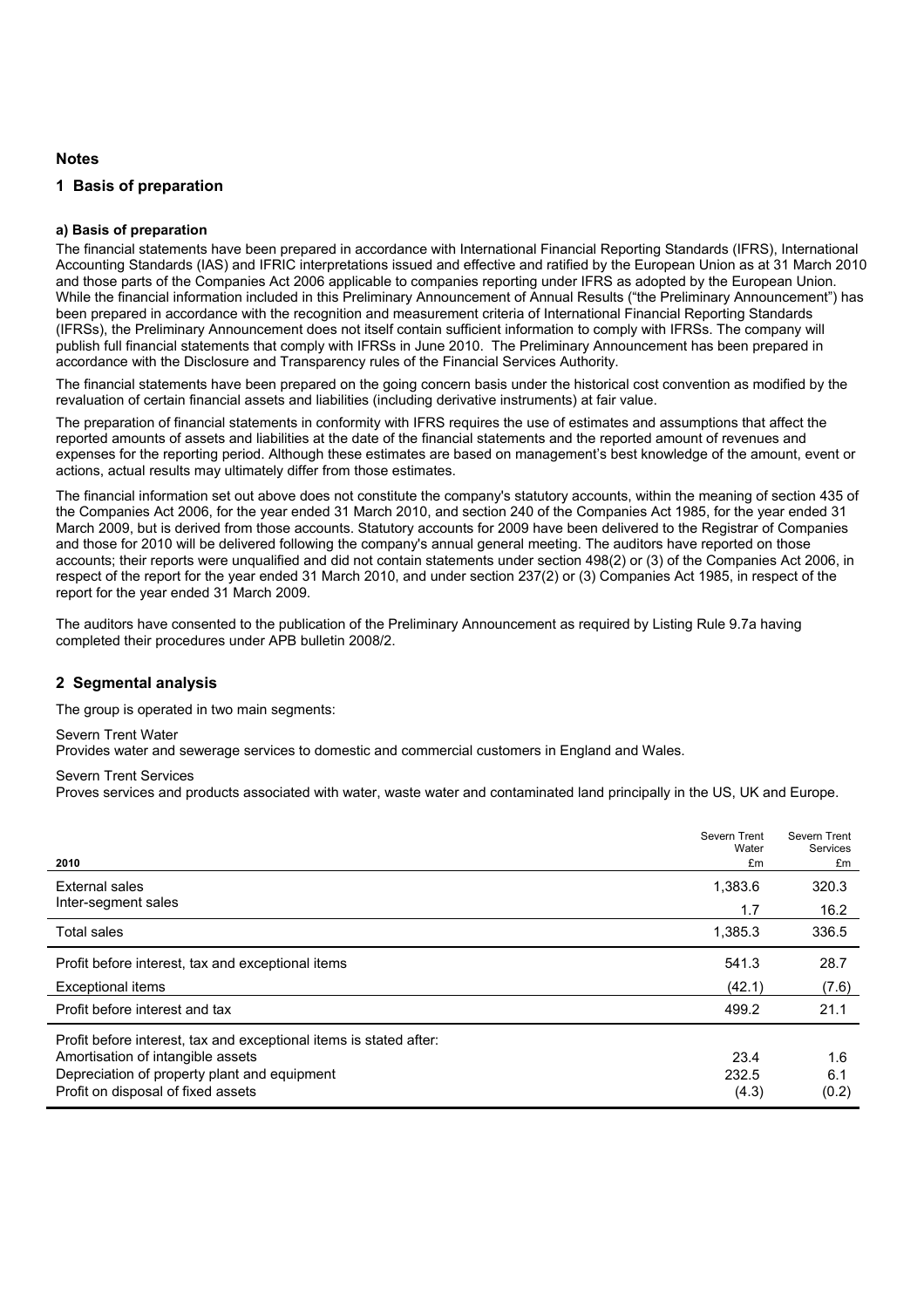|                                                                                                                                                                                                        | Severn Trent<br>Water  | Severn Trent<br><b>Services</b> |
|--------------------------------------------------------------------------------------------------------------------------------------------------------------------------------------------------------|------------------------|---------------------------------|
| 2009                                                                                                                                                                                                   | £m                     | £m                              |
| <b>External sales</b><br>Inter-segment sales                                                                                                                                                           | 1,323.5<br>1.4         | 318.7<br>20.6                   |
| <b>Total sales</b>                                                                                                                                                                                     | 1,324.9                | 339.3                           |
| Profit before interest, tax and exceptional items<br>Exceptional items                                                                                                                                 | 456.0<br>(19.4)        | 30.5<br>(0.7)                   |
| Profit before interest and tax                                                                                                                                                                         | 436.6                  | 29.8                            |
| Profit before interest, tax and exceptional items is stated after charging:<br>Amortisation of intangible assets<br>Depreciation of property plant and equipment<br>Profit on disposal of fixed assets | 22.9<br>220.0<br>(4.0) | 1.3<br>6.1                      |

The segmental profit before interest tax and exceptional items is reconciled to the consolidated income statement below:

|                              | 2010<br>£m | 2009<br>£m |
|------------------------------|------------|------------|
| Severn Trent Water           | 541.3      | 456.0      |
| <b>Severn Trent Services</b> | 28.7       | 30.5       |
| Consolidation adjustments    | 1.3        | (0.2)      |
| Corporate and other costs    | (14.2)     | (16.4)     |
|                              | 557.1      | 469.9      |

## **3 Exceptional items**

|                                                                             | 2010 | 2009          |
|-----------------------------------------------------------------------------|------|---------------|
|                                                                             | £m   | £m            |
| Restructuring programmes:                                                   |      |               |
| Severn Trent Water                                                          | 42.1 | 13.7          |
| <b>Severn Trent Services</b>                                                | 5.9  | 2.1           |
| Corporate and Other release of disposal provisions made in previous periods |      | (1.2)         |
| <b>Exceptional restructuring costs</b>                                      | 48.0 | 14.6          |
| Flood costs                                                                 |      | 13.1          |
| Insurance recoverable                                                       |      | (14.6)        |
| Severn Trent Water exceptional flood income                                 |      | (1.5)         |
| Fine and costs relating to leakage reporting                                |      | $2.2^{\circ}$ |
| Contribution to charitable trust                                            | ۰    | 5.0           |
| Severn Trent Water exceptional charge relating to regulatory matters        |      | 7.2           |
| Severn Trent Services release of provision for third party legal costs      |      | (1.4)         |
| <b>Total exceptional operating costs</b>                                    | 48.0 | 18.9          |
| <b>Exceptional loss on disposal of businesses</b>                           | 1.7  |               |
| <b>Total exceptional items</b>                                              | 49.7 | 18.9          |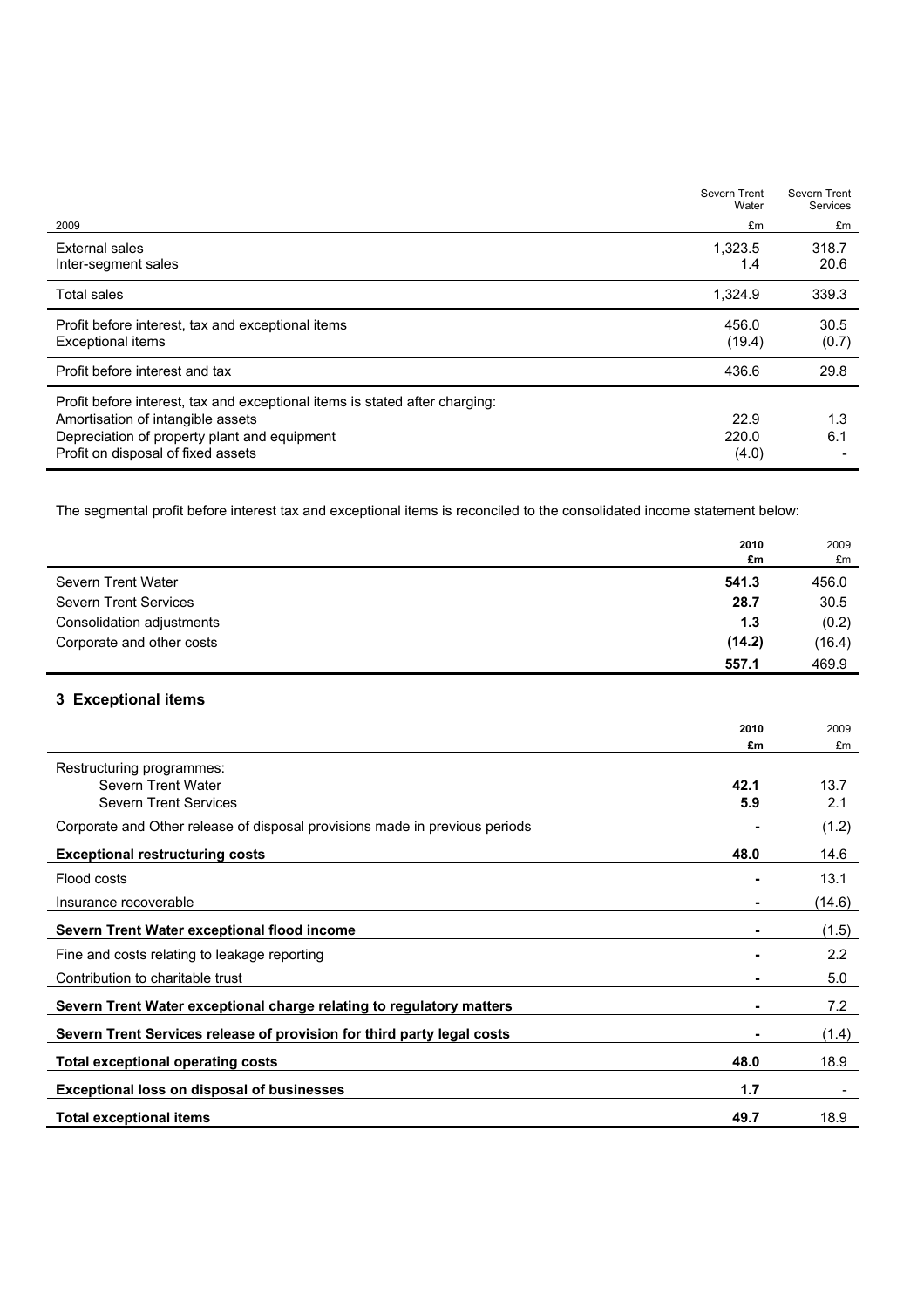### **4 Net finance costs**

|                                                     | 2010    | 2009    |
|-----------------------------------------------------|---------|---------|
|                                                     | £m      | £m      |
| <b>Investment income</b>                            |         |         |
| Bank deposits                                       | 7.0     | 32.0    |
| Other financial income                              | 2.8     | 4.4     |
| Total interest revenue                              | 9.8     | 36.4    |
| Expected return on defined benefit scheme assets    | 71.1    | 89.8    |
|                                                     | 80.9    | 126.2   |
| <b>Finance costs</b>                                |         |         |
| Interest on bank loans and overdrafts               | (7.6)   | (13.0)  |
| Interest on other loans                             | (195.0) | (191.7) |
| Interest on finance leases                          | (10.1)  | (16.3)  |
| Total borrowing costs                               | (212.7) | (221.0) |
| Other financial expenses                            | (0.9)   | (9.7)   |
| Interest cost on defined benefit scheme obligations | (86.1)  | (91.9)  |
| Total finance costs                                 | (299.7) | (322.6) |
| Net finance costs                                   | (218.8) | (196.4) |

In accordance with IAS 23 borrowing costs of £2.6 million (2009:£nil million) incurred funding eligible capital projects have been capitalised at an interest rate of 5.65%.

### **5 Gains/(losses) on financial instruments**

|                                                                                  | 2010<br>£m | 2009<br>£m |
|----------------------------------------------------------------------------------|------------|------------|
| Gain on cross currency swaps used as hedging instruments in fair value hedges    | (10.9)     | 221.1      |
| Gain/(loss) arising on adjustment for foreign currency debt in fair value hedges | 22.3       | (222.7)    |
| Fair value gain/(loss) on cash flow hedges transferred from equity               | (7.6)      | (4.9)      |
| Gain/(loss) arising on interest rate swaps where hedge accounting is not applied | 41.9       | (80.5)     |
|                                                                                  | 45.7       | (87.0)     |
| 6 Taxation                                                                       |            |            |
|                                                                                  | 2010       | 2009       |
|                                                                                  | £m         | £m         |
| <b>Current tax</b>                                                               |            |            |
| Current year at 28%                                                              | 71.3       | 65.0       |
| Prior year at 28%                                                                | (30.6)     | (12.9)     |
| Total current tax                                                                | 40.7       | 52.1       |
| Deferred tax                                                                     |            |            |
| Origination and reversal of temporary differences - current year                 | 25.9       | (23.3)     |
| Origination and reversal of temporary differences - prior year                   | 16.3       | 9.2        |
| Exceptional deferred tax (credit)/charge                                         |            | 185.6      |
| <b>Total deferred tax</b>                                                        | 42.2       | 171.5      |

**Total tax charge 82.9** 223.6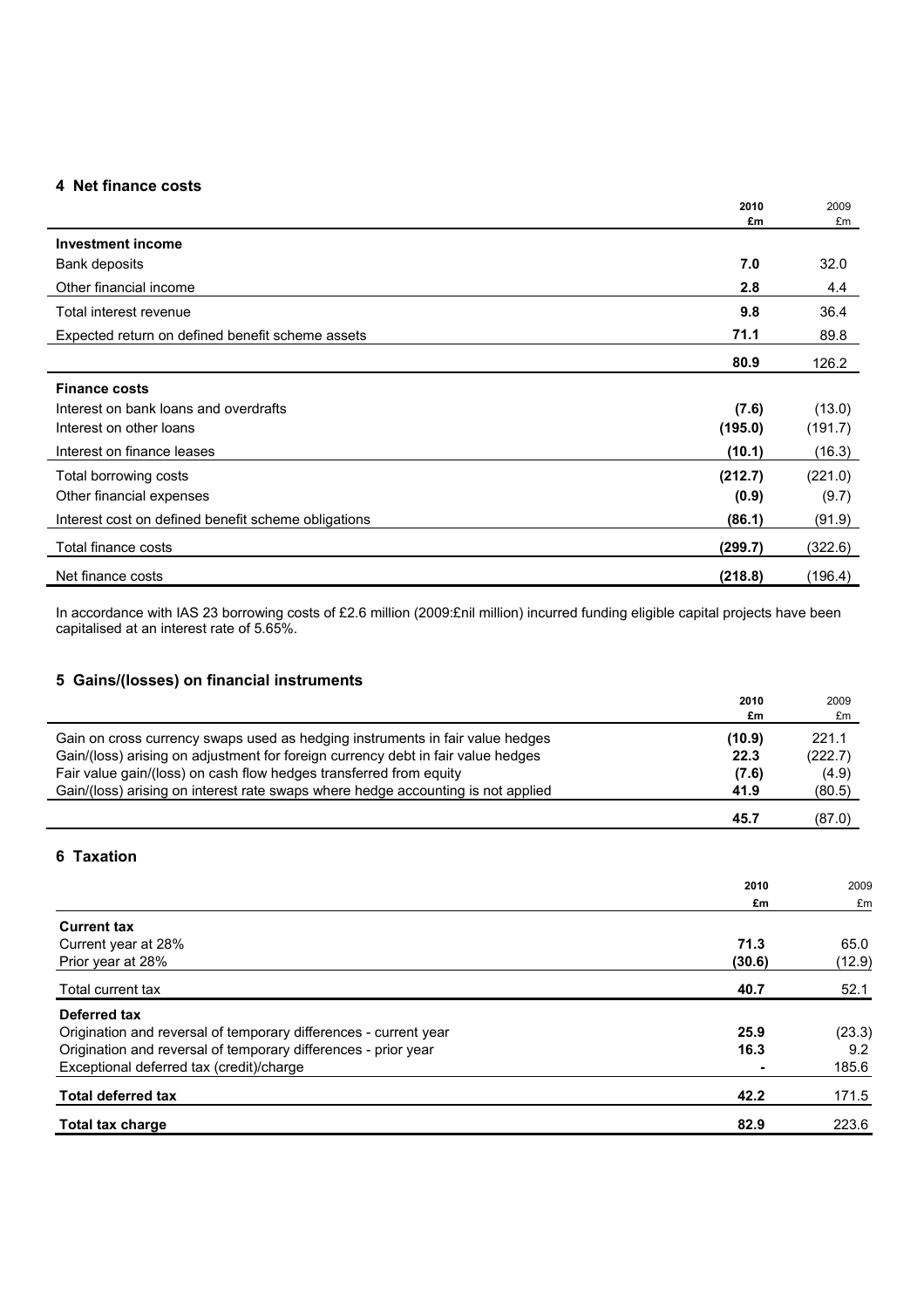#### **7 Dividends**

Amounts recognised as distributions to equity holders in the period:

|                                                          | 2010               |       |                    | 2009  |
|----------------------------------------------------------|--------------------|-------|--------------------|-------|
|                                                          | Pence per<br>share | £m    | Pence per<br>share | £m    |
| Final dividend for the year ended 31 March 2009 (2008)   | 41.05              | 96.5  | 41.29              | 97.0  |
| Interim dividend for the year ended 31 March 2010 (2009) | 26.71              | 63.2  | 26.29              | 61.8  |
|                                                          | 67.76              | 159.7 | 67.58              | 158.8 |
| Proposed final dividend for the year ended 31 March 2010 | 45.61              |       |                    |       |

The proposed final dividend is subject to approval by shareholders at the Annual General Meeting and has not been included as a liability in these financial statements

#### **8 Earnings per share**

Basic earnings per share are calculated by dividing the earnings attributable to ordinary shareholders by the weighted average number of ordinary shares in issue during the year, excluding those held in the Severn Trent Employee Share Ownership Trust, which are treated as cancelled.

For diluted earnings per share, the weighted average number of ordinary shares in issue is adjusted to assume conversion of all potentially dilutive ordinary shares. These represent share options granted to employees where the exercise price is less than the average market price of the company's shares during the year.

Basic and diluted earnings per share from continuing operations are calculated on the basis of profit from continuing operations attributable to the equity holders of the company.

The calculation of basic and diluted earnings per share is based on the following data:

#### **Earnings**

|                                                                                                                                                                           | 2010  | 2009   |
|---------------------------------------------------------------------------------------------------------------------------------------------------------------------------|-------|--------|
|                                                                                                                                                                           | £m    | £m     |
| Earnings for the purpose of basic and diluted earnings per share from operations being:<br>Profit/(loss) for the period attributable to the equity holders of the company | 249.2 | (57.8) |
|                                                                                                                                                                           | 2010  | 2009   |
|                                                                                                                                                                           | m     | m      |
| Weighted average number of ordinary shares for the purpose of basic earnings per share<br>Effect of dilutive potential ordinary shares:                                   | 236.0 | 234.9  |
| Share options and LTIPs                                                                                                                                                   | 0.3   | 0.7    |
| Weighted average number of ordinary shares for the purpose of diluted earnings per share                                                                                  | 236.3 | 235.6  |
|                                                                                                                                                                           | 2010  | 2009   |
|                                                                                                                                                                           | Pence | Pence  |
| Adjusted basic earnings per share                                                                                                                                         | 122.8 | 92.7   |
| Adjusted diluted earnings per share                                                                                                                                       | 122.6 | 92.4   |

Adjusted earnings per share figures are presented for continuing operations. These exclude the effects of deferred tax, gains/(losses) on financial instruments and exceptional items in both 2010 and 2009. The directors consider that the adjusted figures provide a useful additional indicator of performance. The denominators used in the calculations of adjusted basic and diluted earnings per share are the same as those used in the unadjusted figures set out above.

The adjustments to earnings are as follows: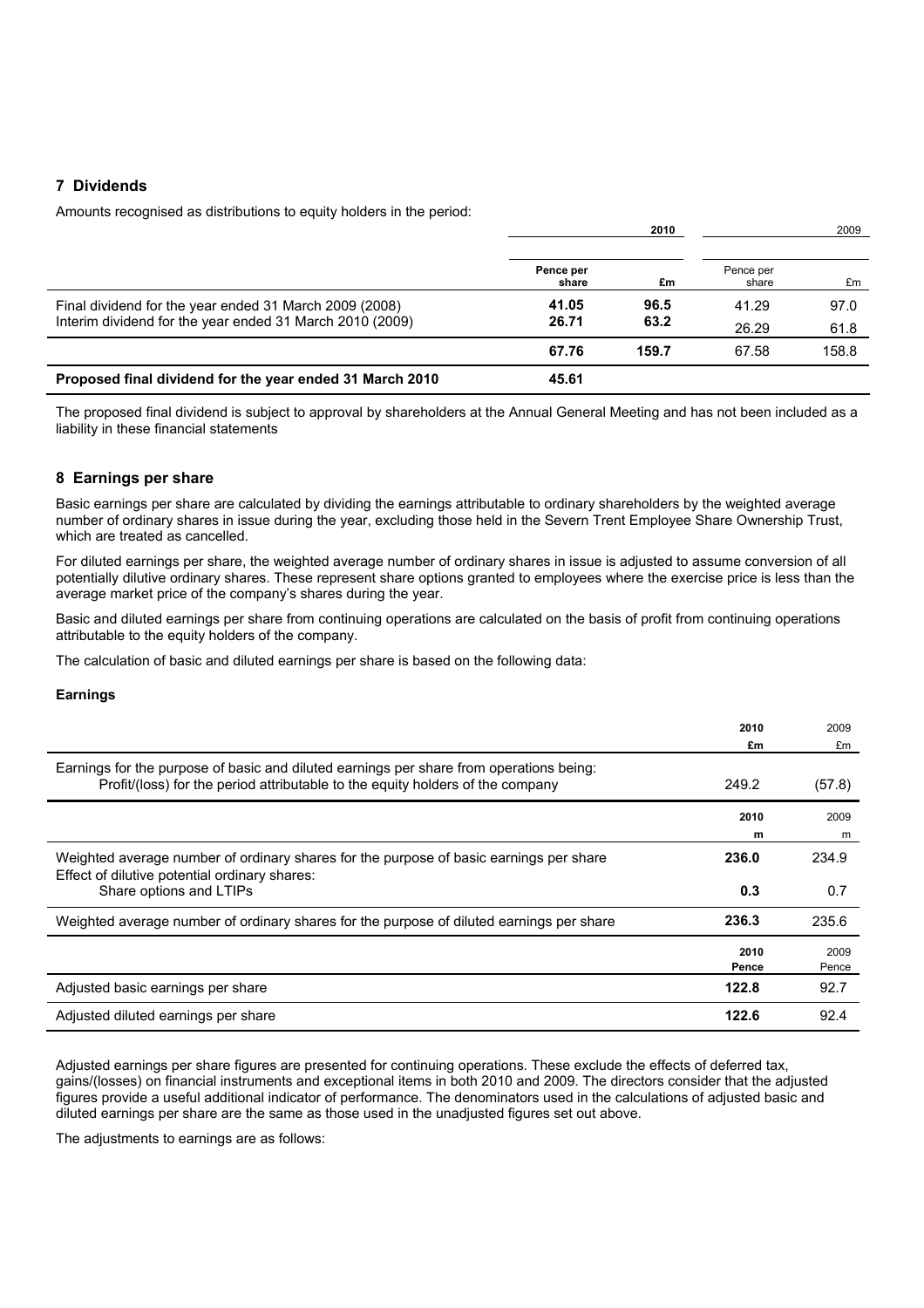### **Adjustments to earnings**

|                                                                                                                 | 2010           | 2009          |
|-----------------------------------------------------------------------------------------------------------------|----------------|---------------|
|                                                                                                                 | £m             | £m            |
| Earnings for the purpose of basic and diluted earnings per share from continuing operations<br>Adjustments for: | 249.2          | (57.8)        |
| Exceptional items<br>Current tax related to exceptional items at 28%                                            | 49.7<br>(5.6)  | 18.9<br>(1.8) |
| (Gains)/losses on financial instruments<br>Deferred tax                                                         | (45.7)<br>42.2 | 87.0<br>171.5 |
| Earnings for the purpose of adjusted basic and diluted earnings per share                                       | 289.8          | 217.8         |

## **9 Retirement benefit obligations**

Movements in the present value of the defined benefit obligation were as follows:

|                                                                      | 2010    | 2009    |
|----------------------------------------------------------------------|---------|---------|
|                                                                      | £m      | £m      |
| Present value at 1 April                                             | (233.0) | (126.0) |
| Service cost                                                         | (14.7)  | (23.8)  |
| Curtailment                                                          | (7.4)   |         |
| Interest cost                                                        | (15.0)  | (2.1)   |
| Contributions from the sponsoring companies                          | 39.6    | 42.0    |
| Actuarial losses recognised in the statement of comprehensive income | (124.4) | (123.1) |
| Present value at 31 March                                            | (354.9) | (233.0) |

### **10 Cash flow statement**

## **a) Reconciliation of operating profit to operating cash flows**

|                                                       | 2010<br>£m | 2009<br>£m |
|-------------------------------------------------------|------------|------------|
| Profit before interest and tax                        | 507.4      | 451.0      |
| Depreciation of property, plant and equipment         | 236.1      | 223.7      |
| Amortisation of intangible assets                     | 25.2       | 24.2       |
| Exceptional impairment and depreciation               | 6.6        |            |
| Pension service cost                                  | 14.7       | 23.8       |
| Curtailment cost                                      | 7.4        |            |
| Pension contributions                                 | (39.6)     | (42.0)     |
| Share based payments charge                           | 5.1        | 5.3        |
| Profit on sale of property, plant and equipment       | (4.5)      | (4.0)      |
| Loss on disposal of businesses                        | 1.7        |            |
| Deferred income movement                              | (7.4)      | (5.3)      |
| Provisions charged to the income statement            | 24.3       | 10.8       |
| Utilisation of provisions for liabilities and charges | (10.6)     | (48.9)     |
| Decrease/(increase) in stocks                         | 3.9        | (2.7)      |
| Increase in debtors                                   | (26.4)     | (9.2)      |
| (Decrease)/increase in creditors                      | (35.9)     | 16.8       |
| Cash generated from operations                        | 708.0      | 643.5      |
| Tax (paid)/received                                   | (53.8)     | 1.1        |
| Net cash generated from operating activities          | 654.2      | 644.6      |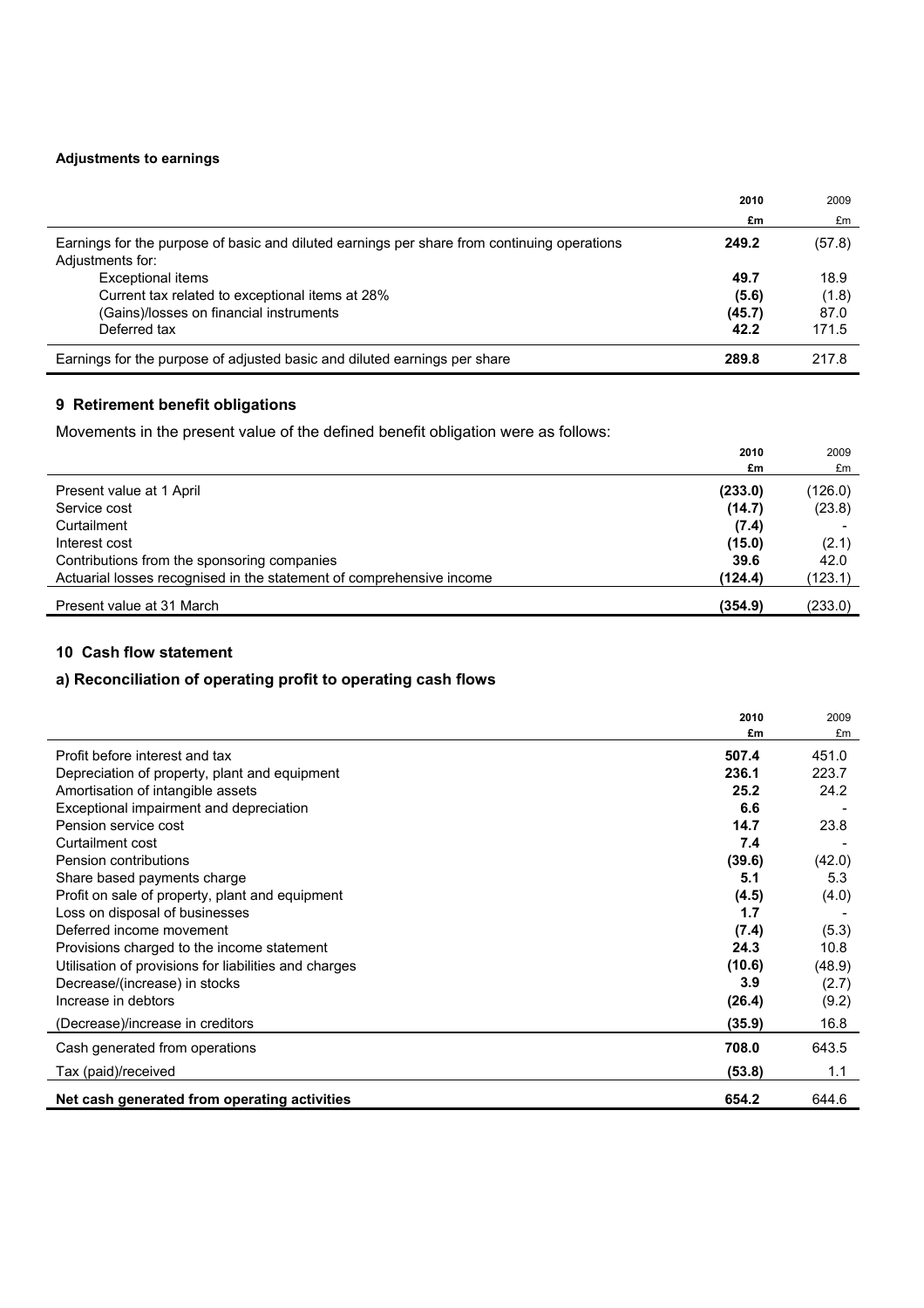#### **b) Exceptional cash flows**

|                                            | 2010<br>£m      | 2009<br>£m               |
|--------------------------------------------|-----------------|--------------------------|
| Restructuring costs<br>Fines and penalties | (15.9)<br>(2.0) | (16.2)<br>(40.0)         |
| Third party legal costs                    | ۰               | (1.4)                    |
| Cash paid on disposal of business          | (0.9)           | $\overline{\phantom{0}}$ |
|                                            | (18.8)          | (57.6)                   |

#### **c) Reconciliation of movement in cash and cash equivalents to movement in net debt**

|                                                                    | As at<br>1 April<br>2010<br>£m | Cash flow<br>£m                     | Fair value<br>adjustment<br>s<br>£m | RPI uplift<br>on index<br>linked debt<br>£m | Foreign<br>exchange<br>£m | <b>UUIT IUIT</b><br>cash<br>movement<br>s<br>£m | As at 31<br>March<br>2010<br>£m |
|--------------------------------------------------------------------|--------------------------------|-------------------------------------|-------------------------------------|---------------------------------------------|---------------------------|-------------------------------------------------|---------------------------------|
| Cash and cash equivalents<br>Bank loans<br>Other loans             | 648.1<br>(789.8)<br>(3,310.9)  | (419.9)<br>100.2<br>78.8            | ۰<br>۰<br>22.3                      | -<br>2.1<br>(15.7)                          | (0.4)<br>0.1              | (2.3)<br>39.5                                   | 227.8<br>(689.8)<br>(3, 185.9)  |
| Finance leases                                                     | (344.4)                        | 43.2                                | $\overline{\phantom{a}}$            |                                             |                           | 0.4                                             | (300.8)                         |
| Net debt as previously stated<br>Cross currency swaps hedging debt | (3,797.0)<br>237.1             | (197.7)<br>$\overline{\phantom{a}}$ | 22.3<br>(10.9)                      | (13.6)                                      | (0.3)                     | 37.6<br>(38.9)                                  | (3,948.7)<br>187.3              |
| Net debt                                                           | (3,559.9)                      | (197.7)                             | 11.4                                | (13.6)                                      | (0.3)                     | (1.3)                                           | (3,761.4)                       |

Other non-

#### **11 Contingent liabilities**

#### **a) Bonds and guarantees**

Group undertakings have entered into bonds and guarantees in the normal course of business. No liability is expected to arise in respect of either bonds or guarantees.

#### **b) Disposal of subsidiaries**

The group has given certain guarantees and indemnities in relation to disposals of businesses.

On 5 March 2007 the group received notice of a claim for €23.4 million from Veolia Proprete S.A ('Veolia') alleging breach of warranty in relation to the disposal of Biffa Belgium. The group subsequently received notice from Veolia of a further claim for €5 million relating to the same matter. The group considered that there was no basis for this claim and hence no provision was recorded in the financial statements in relation to this matter. Following a hearing in the Commercial Court in Belgium in February 2010, the Court rendered judgment in favour of the group on 1 April 2010 and declared all of Veolia's claims to be unfounded.

The group is not aware of any other liability that is likely to result from these guarantees and indemnities that has not been provided for in these financial statements.

#### **12 Related party transactions**

There have been no related party transactions that materially affected the financial position or performance of the group during the period.

#### **13 Post balance sheet events**

Following the year end the Board of Directors has proposed a final dividend of 45.61 pence per share. Further details of this are shown in note 7.

#### **14 Annual report**

The annual report will be made available to shareholders in June. Copies may be obtained from the Company Secretary, Severn Trent Plc, 2297 Coventry Road, Birmingham B26 3PU